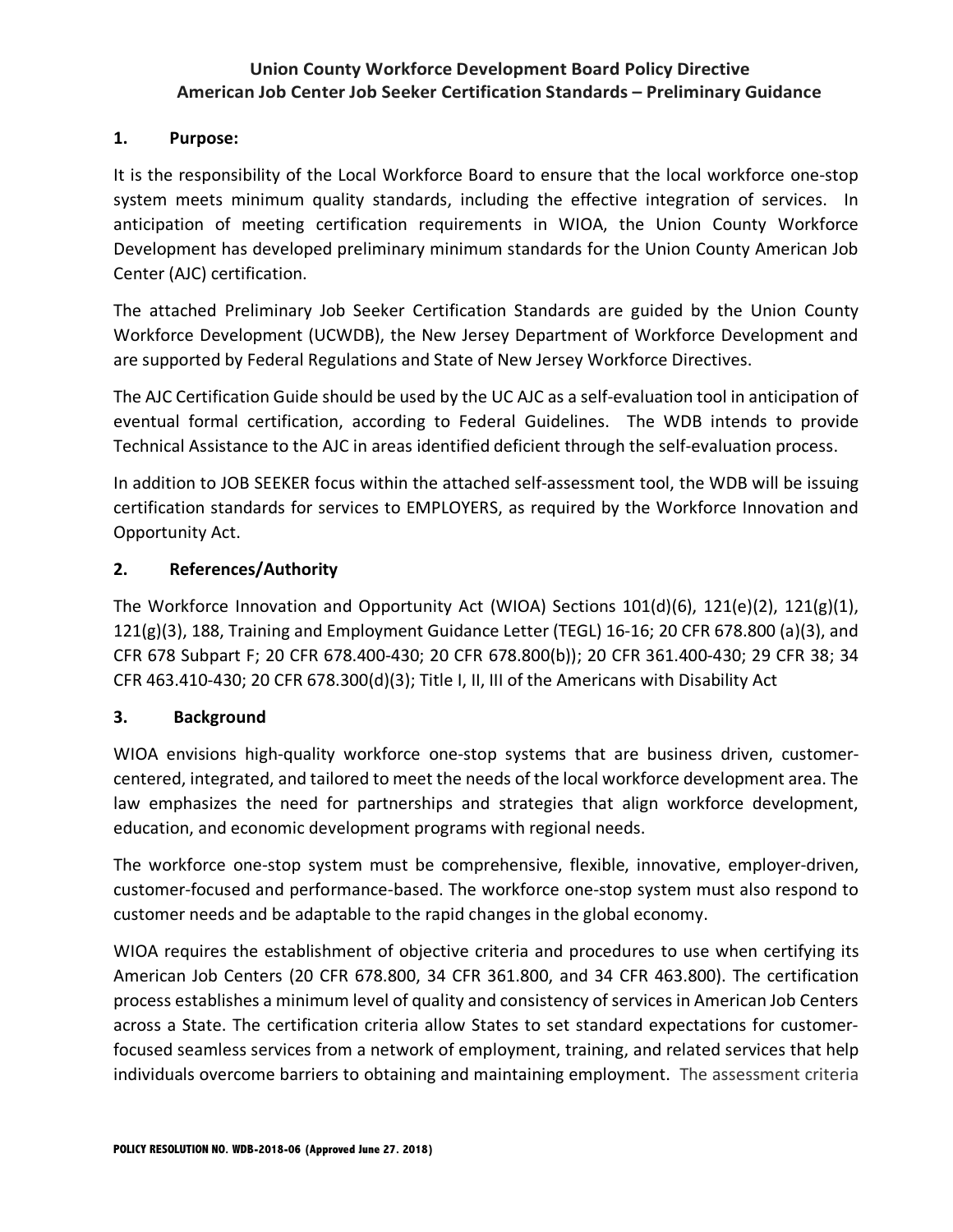## **Union County Workforce Development Board Policy Directive American Job Center Job Seeker Certification Standards – Preliminary Guidance**

must evaluate the one-stop centers and one-stop delivery system for effectiveness, including customer satisfaction, physical and programmatic accessibility, and continuous improvement.

## **4. Policy**

The attached preliminary JOB SEEKER Standards should be used as a self-evaluation tool to assist the local AJC in establishing systems that will achieve optimal performance outcomes in the Union County. The WDB will provide technical assistance to the AJC in areas where standards have not been achieved.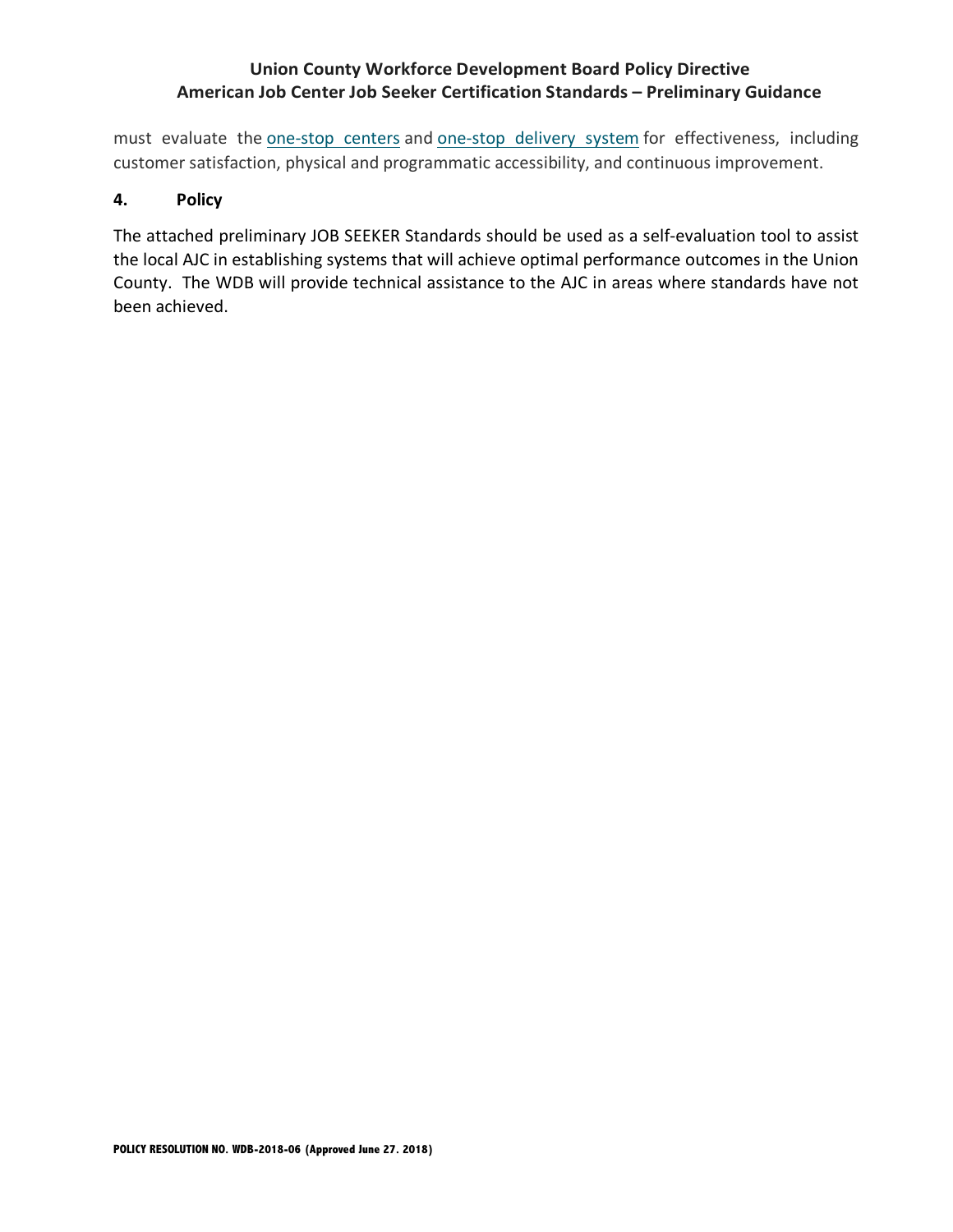# **AJC Center Assessment Summary**

|              | A. Standards for Satisfying Job Seekers                                                                                                                           | <b>Tech Assistance</b><br><b>Required</b> |
|--------------|-------------------------------------------------------------------------------------------------------------------------------------------------------------------|-------------------------------------------|
| Standard #1: | Every Workforce Area and One-Stop Career Center measures<br>satisfaction with both processes and outcomes for existing job<br>seeker customers.                   |                                           |
| Standard #2: | Feedback from job seekers is used to improve services.                                                                                                            |                                           |
|              | <b>B. Standards for Managing Job Seeker Services</b>                                                                                                              |                                           |
| Standard #1: | Every One-Stop Career Center will have a system in place to assess<br>projected employer demand.                                                                  |                                           |
| Standard #2: | Every One-Stop Career Center will align job seeker resources with<br>projected employer demand.                                                                   |                                           |
| Standard #3: | Job Seekers will have multiple access points to One-Stop Career<br>Services.                                                                                      |                                           |
| Standard #4: | Every One-Stop Career Center offers a consistent menu of job<br>seeker services.                                                                                  |                                           |
| Standard #5: | Job seekers are able to get the services they need as efficiently as<br>possible while maintaining a customer service focus.                                      |                                           |
| Standard #6: | Every Workforce Area and One-Stop Career Center will have a<br>well-trained staff. A preference was expressed for statewide<br>consistency in training new staff. |                                           |
|              | <b>C. Standards for Delivering Quality Services to Job Seekers</b>                                                                                                |                                           |
| Standard #1: | The One-Stop Career Center quickly determines the purpose of<br>the customer's visit and directs to the appropriate place or<br>person promptly.                  |                                           |
| Standard #2: | Every One-Stop Career Center will have a well-equipped<br>resource room with highly trained staff to provide a broad range<br>of job seeker services.             |                                           |
| Standard #3: | All customers learn about the full range of services available<br>through the One Stop Career Center in a customer-focused,<br>program neutral way.               |                                           |
| Standard #4: | Every Workforce Area and One Stop Career Center offers effective<br>assessment and career guidance services to all job seekers.                                   |                                           |
| Standard #5: | Every One Stop Career Center provides resources to assist<br>customers with marketing themselves for employment.                                                  |                                           |
| Standard #6: | Every One Stop Career Center will have information on as many<br>jobs as possible available in the market.                                                        |                                           |
| Standard #7: | One Stop Career Centers help job seekers advance their skill,<br>education and occupational skill attainment.                                                     |                                           |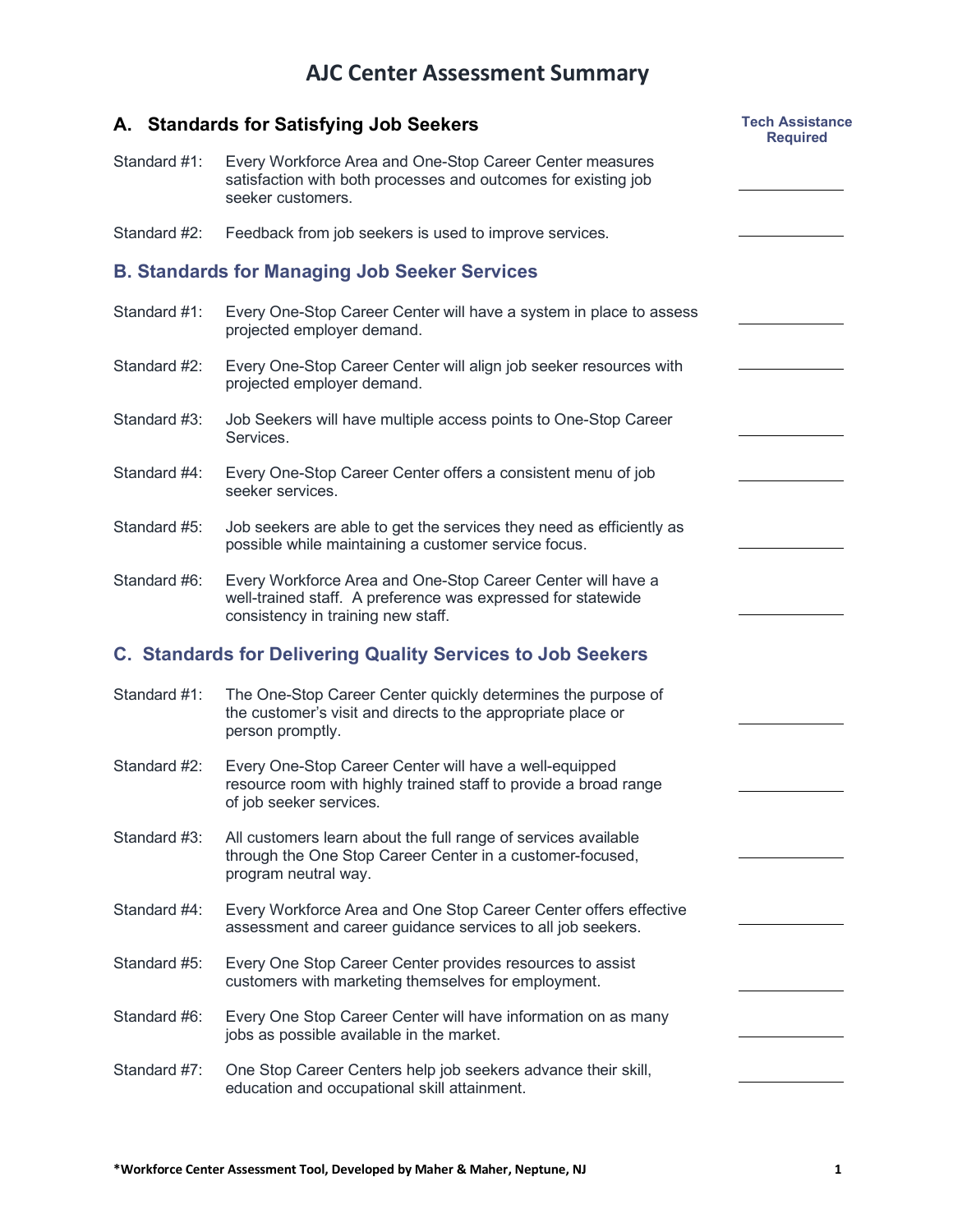# **AJC Center Assessment Summary**

|              | D. Managing Integrated Service Delivery                                                                                                                                                     | <b>Tech Assistance</b><br><b>Required</b> |
|--------------|---------------------------------------------------------------------------------------------------------------------------------------------------------------------------------------------|-------------------------------------------|
| Standard #1: | Partner integration is evident through non-duplication of services and<br>efficient and effective service delivery.                                                                         |                                           |
| Standard #2: | The management structure is clear, as are the roles and responsibilities<br>of the partners at the One Stop Career Center as they relate to the<br>management and governance on the center. |                                           |
| Standard #3: | One-Stop Career Centers have integrated staff development plans                                                                                                                             |                                           |
| Standard #4: | The One Stop Career Center is accountable for results.                                                                                                                                      |                                           |
| Е.           | <b>Physical Infrastructure and Accessibility</b>                                                                                                                                            |                                           |
| Standard #1: | Every One-Stop Career Center is accessible so that all job<br>seekers and business customers can fully participate in the<br>services offered.                                              |                                           |
| Standard #2: | Every One Stop Center maintains a professional appearance.                                                                                                                                  |                                           |
| Standard #3: | Every One-Stop Career Center has access to sufficient space and<br>capacity for key functions.                                                                                              |                                           |
| Standard #4: | Every One Stop Center is safe and secure.                                                                                                                                                   |                                           |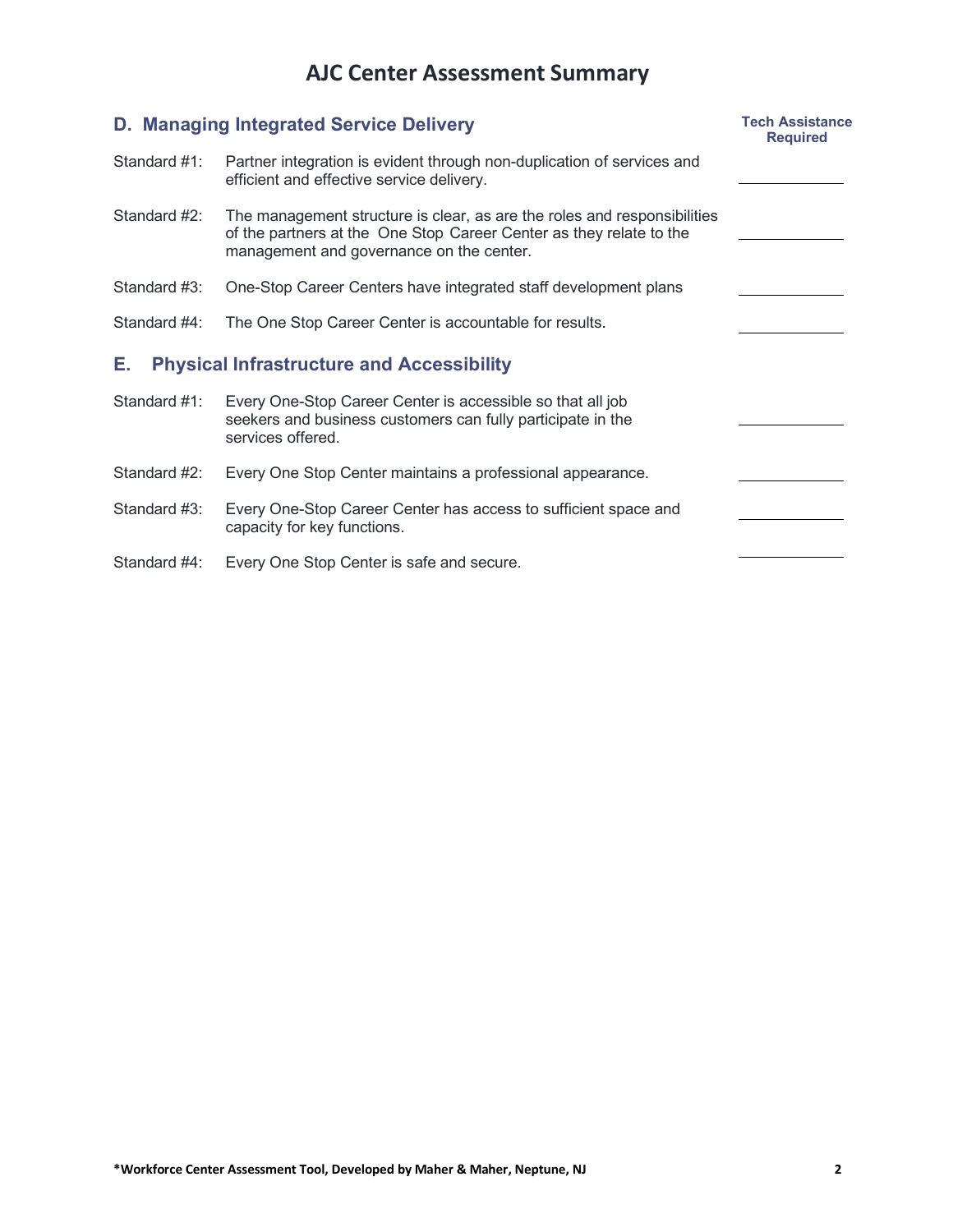# **System Standards for Job Seeker Services\***

## **A. Standards for Satisfying Job Seekers**

#### **Standard #1: Every Workforce Area and One-Stop Career Center measures satisfaction with both processes and outcomes for existing job seeker customers.**

| <b>Measure</b>                                                                                                                                                                                                                                                                                                                                                                                                                                                                                                                                                                                                                                        |
|-------------------------------------------------------------------------------------------------------------------------------------------------------------------------------------------------------------------------------------------------------------------------------------------------------------------------------------------------------------------------------------------------------------------------------------------------------------------------------------------------------------------------------------------------------------------------------------------------------------------------------------------------------|
| a. A job seeker feedback system is defined; survey tools, methods, and protocol are outlined in<br>writing. Job seeker satisfaction may be measured through surveys, focus groups or targeted<br>interviews. Measurement should include a value (whether the service they received benefited<br>them) as well as satisfaction with the experience. Job seeker satisfaction plans call for<br>measurement of:<br>■ staff responsiveness<br>■ timeliness of service<br>greeting/intake process<br>■ resource room<br>■ counseling/case management services<br>■ workshops<br>" job matching and job referral processes<br>■ training/education referral |
| b. Job seeker value calls for real-time measurement of outcomes such as:<br>■ Entered employment                                                                                                                                                                                                                                                                                                                                                                                                                                                                                                                                                      |
| ■ Entered employment with staff assistance                                                                                                                                                                                                                                                                                                                                                                                                                                                                                                                                                                                                            |
| <b>Entered training or education</b>                                                                                                                                                                                                                                                                                                                                                                                                                                                                                                                                                                                                                  |
| " Completed WIA- or Trade Act-funded training                                                                                                                                                                                                                                                                                                                                                                                                                                                                                                                                                                                                         |
| The job seeker customer feedback process has been implemented - the system has been put into place.<br>c.                                                                                                                                                                                                                                                                                                                                                                                                                                                                                                                                             |
| Job seeker customer satisfaction data are disaggregated by type of service used.<br>d.<br>Is there evidence that job seeker customer satisfaction data has been disaggregated by type of<br>service used?                                                                                                                                                                                                                                                                                                                                                                                                                                             |
| f.<br>Some Job seeker customer satisfaction can be disaggregated by customer group (age group,<br>demographic group, UI claimant status).<br>Is there evidence that job seeker customer satisfaction data has been disaggregated by customer<br>group, such as by:<br>--age group?<br>--gender?<br>--race/ethnic group?<br>-- UI claim status?                                                                                                                                                                                                                                                                                                        |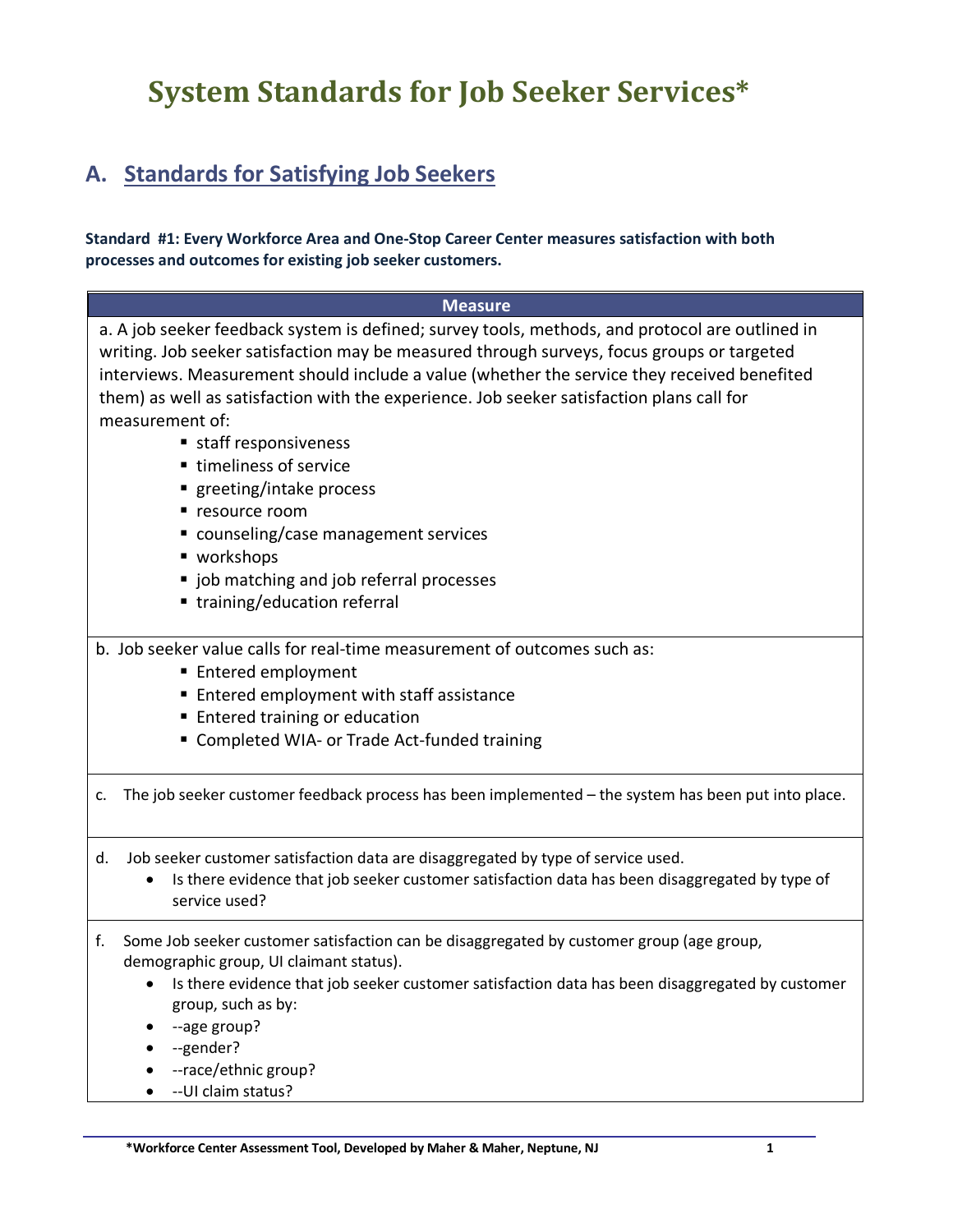#### •  $\rightarrow$  -- Other? (Please specify  $\rightarrow$  )?

#### **Measure**

- g. The One Stop Center will have a system for examining outcome trends over time.
	- Is there evidence that the Center has a system for examining outcome trends over time?
		- If yes, does this system look at:
			- Entered employment?
			- Entered employment with staff assistance?
			- Entered training or education?
			- Completed WIA- or Trade Act-funded training?

#### **Standard #2: Feedback from job seekers is used to improve services.**

#### **Measure**

- a. The One Stop Career Center and workforce area have a system in place whereby decisions are made, and changes are implemented to improve services based on the feedback received from job seekers.
- Is there evidence that feedback from job seekers is used?
- Have actions been taken to improve services based on job seeker feedback?
- Are the following types of job seeker feedback used?
	- Feedback on staff responsiveness?
	- Feedback on the timeliness of service?
	- Feedback on job matching/referral process?

Feedback on training/education referral?

- b. Additional job seeker feedback is obtained in areas that require additional attention based on initial feedback.
- Does the workforce area or One-Stop Center have a method for soliciting feedback from job seekers in areas needing additional attention based on previous feedback?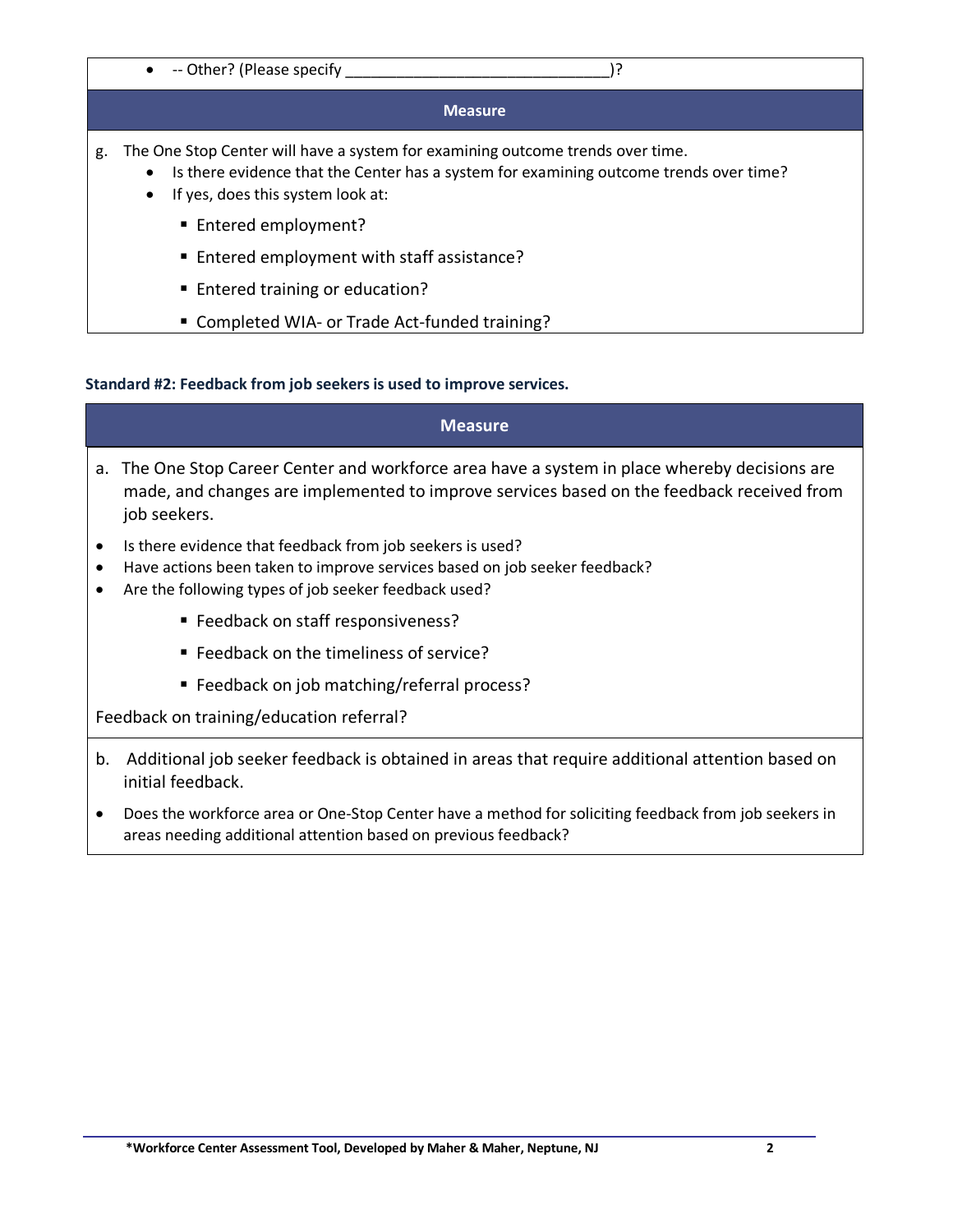**Standard #1: Every One-Stop Career Center will have a system in place to assess projected employer demand.**

|                | <b>Measure</b>                                                                                                                                                                  |
|----------------|---------------------------------------------------------------------------------------------------------------------------------------------------------------------------------|
|                | a. One Stop management, including all major partners, participates in a formal data-driven<br>analysis of employer needs at least annually.                                     |
| $\bullet$<br>٠ | Is there evidence that all partners participate in an analysis of employer needs at least annually?<br>If so, is the following data included?                                   |
|                | " Hiring and lay-off patterns over the last year?                                                                                                                               |
|                | " Jobs listed with SC JobLink over the last year?                                                                                                                               |
|                | ■ Labor market projections?                                                                                                                                                     |
|                | ■ Feedback received from employers as part of the employer customer feedback<br>process?                                                                                        |
|                | Information from partners, including Technical Colleges and higher education, about<br>training conducted with large employers or employers in an important regional<br>sector? |

- b. The process includes full participation of Labor Market Information and Employer Services personnel, and Economic Development representatives.
- Is there evidence that the following are included in the formal data-driven analysis of employer needs?
	- WIB staff?
	- Labor Market Information staff?
	- § Representatives of the workforce area's Employer Services team?
	- § Representatives of local and/or regional economic development entities?

### **Standard #2: Every One-Stop Career Center will align job seeker resources with projected employer demand.**

#### **Measure**

- a. One Stop management can demonstrate that the allocation of staff and training resources is consistent with meeting employer needs.
- Is there evidence that allocation of staff is related to the assessment of projected employer demand?
	- Do certain staff specialize in particular occupations or industries?
	- § Are group activities maximized to align with skills employers need?
- Is there evidence that allocation of training resources is related to the assessment of projected employer demand?
- b. One Stop Centers will measure outcomes and include this information in resource allocation decisions.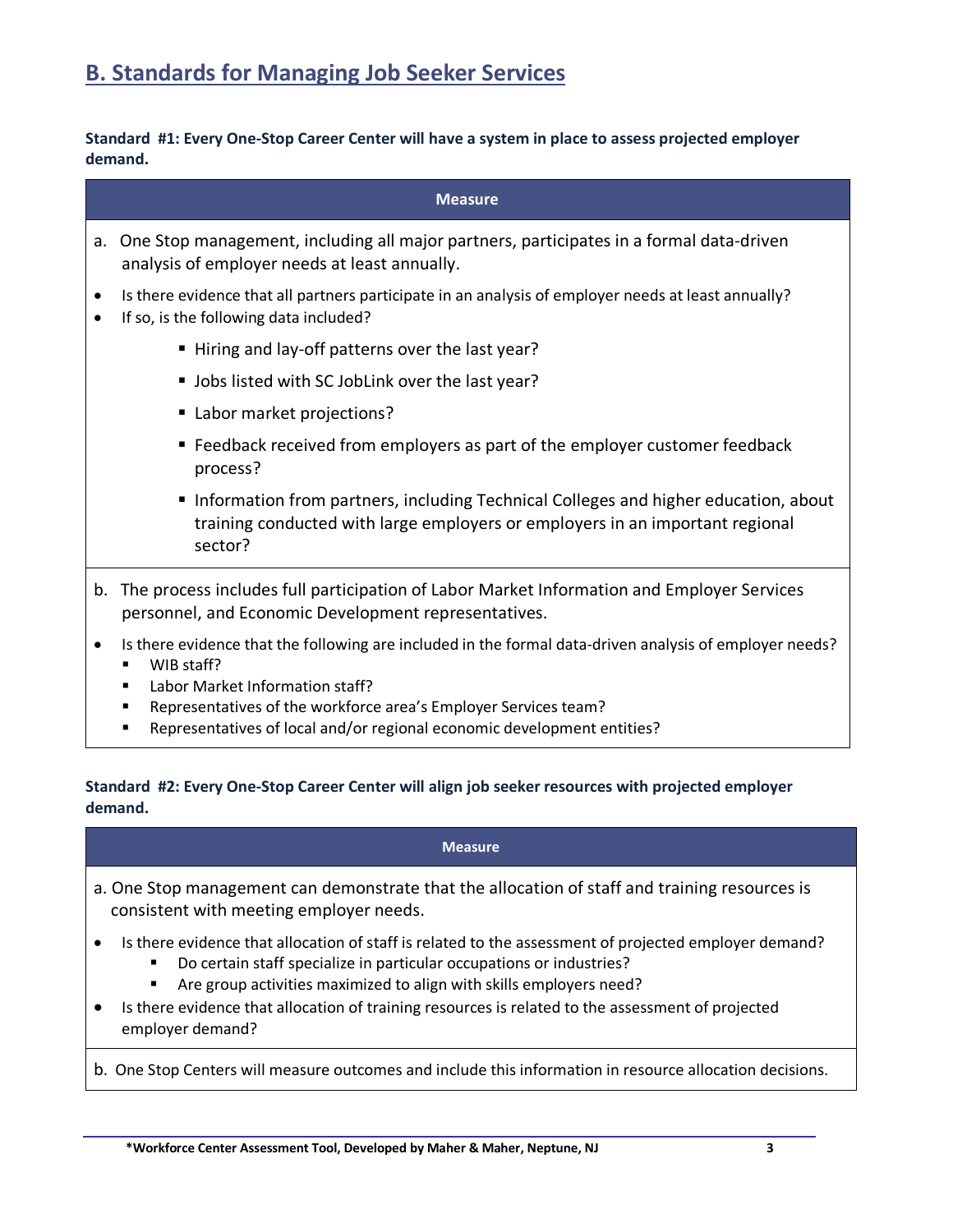• Are outcomes measured for training courses attended by individuals funded through WIA and Trade Act over the last year? If yes, are these results used to made resource allocation decisions?

#### **Standard #3: Job Seekers will have multiple access points to One-Stop Career Services.**

| <b>Measure</b>                                                                                                                                                                                                                                                                                                                                                                                                                                                                                                                                                                          |
|-----------------------------------------------------------------------------------------------------------------------------------------------------------------------------------------------------------------------------------------------------------------------------------------------------------------------------------------------------------------------------------------------------------------------------------------------------------------------------------------------------------------------------------------------------------------------------------------|
| a. Every workforce area will have services offered:                                                                                                                                                                                                                                                                                                                                                                                                                                                                                                                                     |
| In-person at One Stop Career Centers, and                                                                                                                                                                                                                                                                                                                                                                                                                                                                                                                                               |
| Virtually                                                                                                                                                                                                                                                                                                                                                                                                                                                                                                                                                                               |
| Are services offered in-person?<br>Are services offered virtually (on-line)?<br>$\bullet$<br>Is there evidence that Centers encourage job seekers to utilize virtual services?<br>٠<br>If yes, which virtual services are encouraged?<br>Web-based programs that they can access anywhere and anytime they have access to the<br>$\blacksquare$<br>Internet?<br>Assessment and career planning tools?<br>٠<br>Job search and job readiness assistance?<br>п<br>Applying for unemployment insurance benefits?<br>$\blacksquare$<br>Access to multiple job search engines and job boards? |
| b. Every workforce areas will have services offered at alternative locations, such as libraries,<br>schools, faith-based and community organizations, and/or other sites to ensure reasonable<br>access to services across the workforce area.                                                                                                                                                                                                                                                                                                                                          |
| Are services offered at alternative locations?<br>If yes, which locations?<br>Libraries?<br>$\blacksquare$<br>Schools?<br>Faith-based or community organizations?<br>п<br>Other (please specify)<br>$\blacksquare$                                                                                                                                                                                                                                                                                                                                                                      |

#### **Standard #4: Every One-Stop Career Center offers a consistent menu of job seeker services.**

|    | <b>Measure</b>                                                                                                                                                        |  |  |
|----|-----------------------------------------------------------------------------------------------------------------------------------------------------------------------|--|--|
| а. | All basic job seeker services on the "menu" are available, as appropriate, to each job seeker at<br>every One-Stop Career Center.                                     |  |  |
|    | Does the Center offer to all job seekers:                                                                                                                             |  |  |
|    | Outreach and intake services, which may include worker profiling and rapid re-employment<br>$\bullet$<br>services?<br>Initial assessment of job seekers?<br>$\bullet$ |  |  |

• Eligibility and service information for all partner workforce development and support program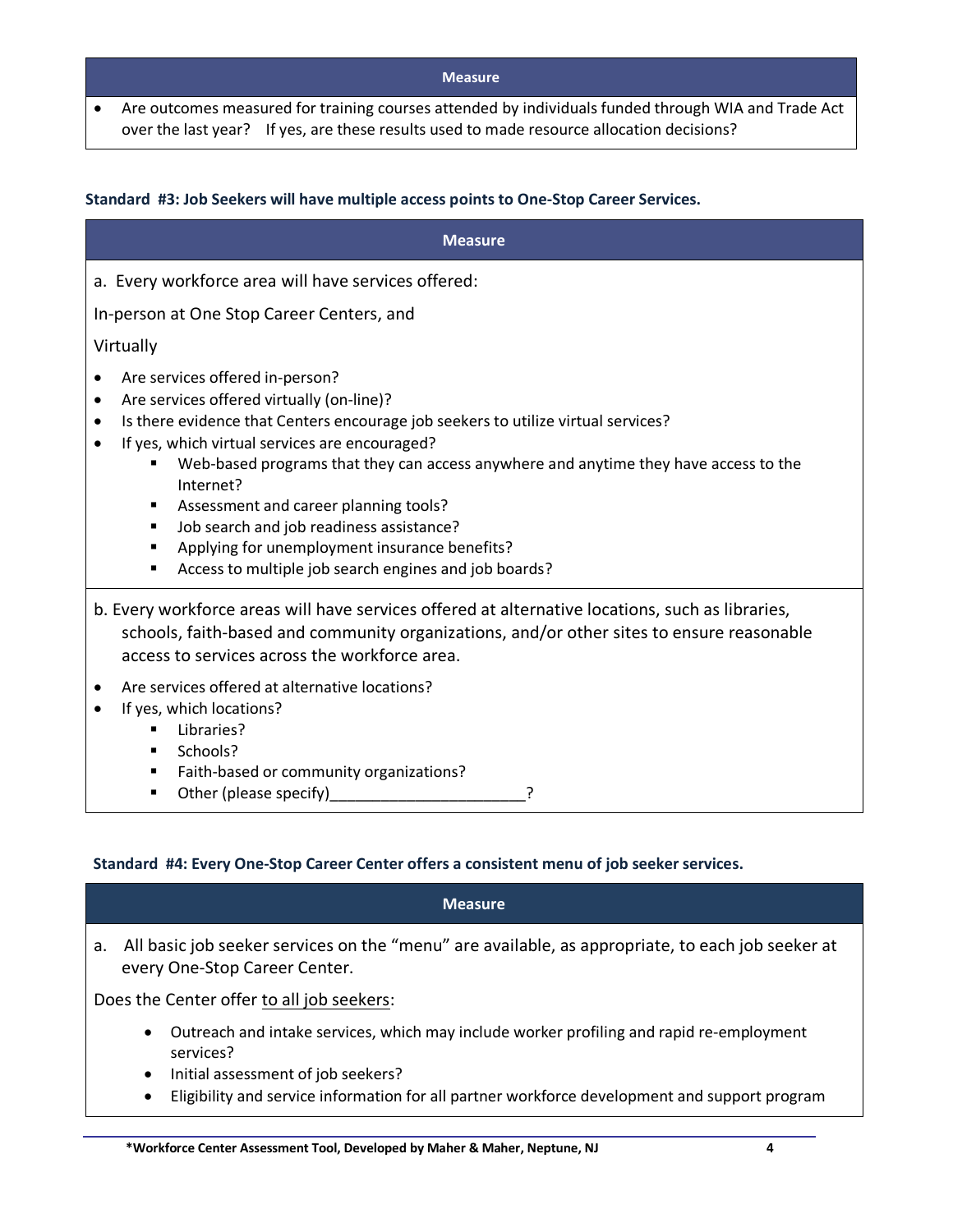• If yes, please name partner programs for which information is available:

\_\_\_\_\_\_\_\_\_\_\_\_\_\_\_\_\_\_\_\_\_\_\_\_\_\_\_\_\_\_\_\_\_\_\_\_\_\_\_\_\_\_\_\_\_\_\_\_\_\_\_\_

\_\_\_\_\_\_\_\_\_\_\_\_\_\_\_\_\_\_\_\_\_\_\_\_\_\_\_\_\_\_\_\_\_\_\_\_\_\_\_\_\_\_\_\_\_\_\_\_\_\_\_\_

- Job search assistance?
- Career information?
- Career guidance?
- Resume development services?
- Job matching and referral?
- Local, regional and statewide labor market information?
- Information on financial assistance available, including unemployment insurance benefits?
- Assistance with filing an unemployment insurance claim?
- Assistance with troubleshooting unemployment insurance issues?
- Information on:
- Certified education and training providers
- Local performance outcomes of service providers
- Job fairs

#### Supportive services

- Orientation to use of personal computers for utilizing virtual tools available through the One-Stop system?
- If yes, does this orientation include:
	- Resume software
	- Helping job seeker perform job search activities
	- How to secure an email address
	- How to use email
	- How to conduct research on employers
- Job search/ self-marketing skills training?
- Assistance with options for financing further education or training?
- Information on Entrepreneurship development skills?
- Access to free virtual tools for job search, self-assessment, and career development

Does the Center offer to those enrolled in WIA or other partner programs:

- Comprehensive assessment of knowledge, skills, abilities, and interests by use of various assessment tools?
- Development of individual employment plans
- Individual career planning
- Case management
- Occupational skills training
- On-the-job training
- Programs that combine workplace training with related instruction
- Adult education and literacy activities
- Customized training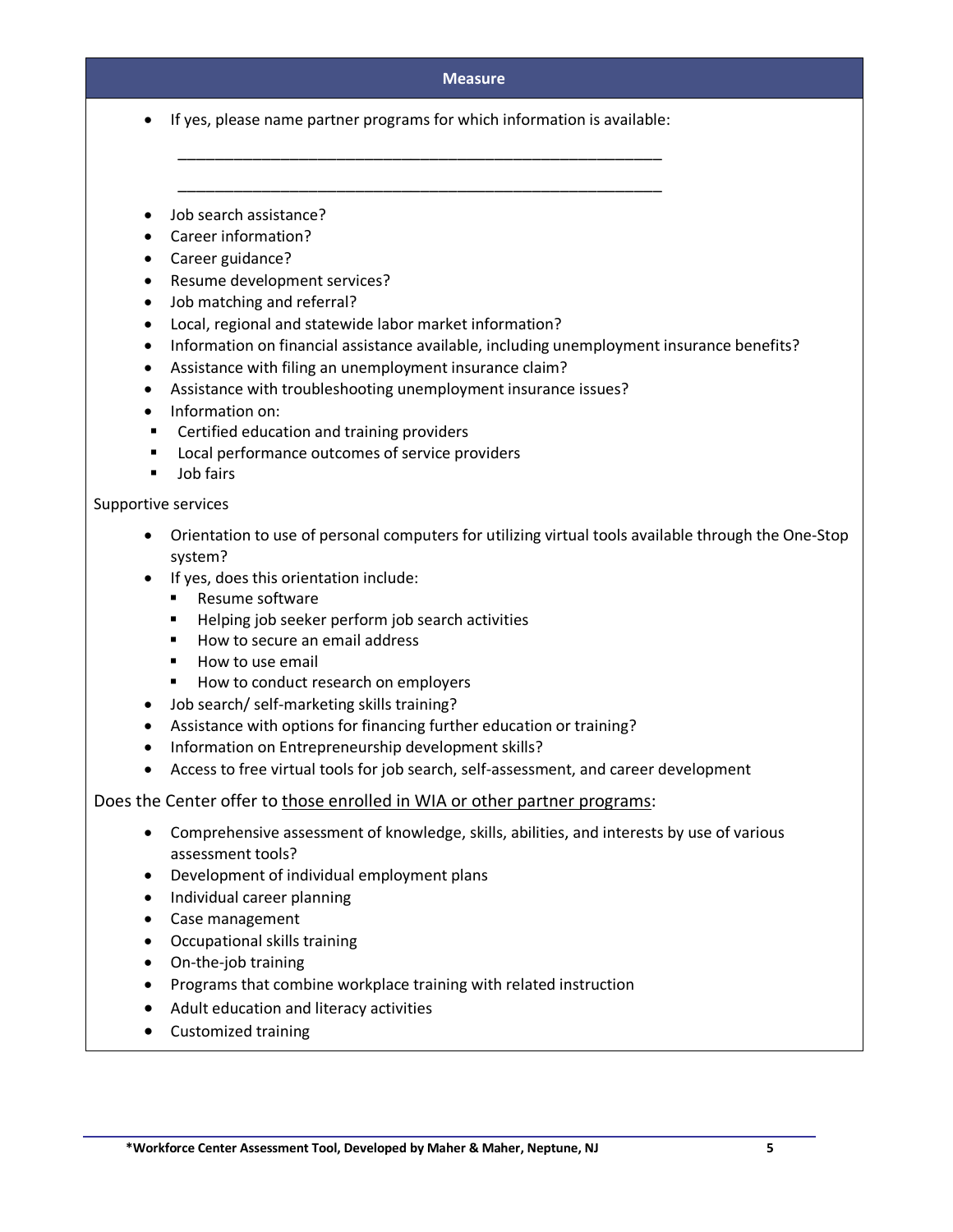- b. The accessibility, quality, and utilization of services offered as part of the basic menu is assessed on a regular basis, and processes that are not customers friendly or do not add value for the customer are addressed in a timely manner.
- Is there evidence that the center has a method for assessing the accessibility, quality, and utilization of services on the basic menu?
- If yes, does this method include measuring processes with regard to:
	- § How customer-friendly these services are?
	- Whether the services add value for the customer?
- Have there been any outcomes from this assessment?
- Is yes, have these outcomes indicated the need for change?
- Has the Center addressed the issues identified?
- If so, was this done in a timely manner?

#### **Standard #5: Job seekers are able to get the services they need as efficiently as possible while maintaining a customer service focus.**

# **Measure** Is there evidence that there is a plan for handling large-scale events?

• Is there evidence that there is a plan for handling anticipated heavy customer traffic?

#### Are these plans effective?

c. The center tracks and analyzes customer flow trends and can manage (adjust to) peak loads.

- Is there evidence that the center tracks customer flow?
- Is there evidence that the center analyses customer flow trends?
- Is there evidence that the center manages, or adjusts to peak loads?
- d. Upon entry to the One-Stop center or virtual system, the customer is promptly engaged with self-service activities, staff assistance, or acknowledgment, depending on customer flow.
	- Is the customer promptly engaged in the entry to the One Stop Center?
	- If so, is this engagement:
		- Self-service activities?
		- Staff assistance?
		- Acknowledgement by receptionist?
		- Other? (please specify)
	- Is the customer promptly engaged on entry to the virtual system?
	- If so, how is this engagement accomplished? (please specify)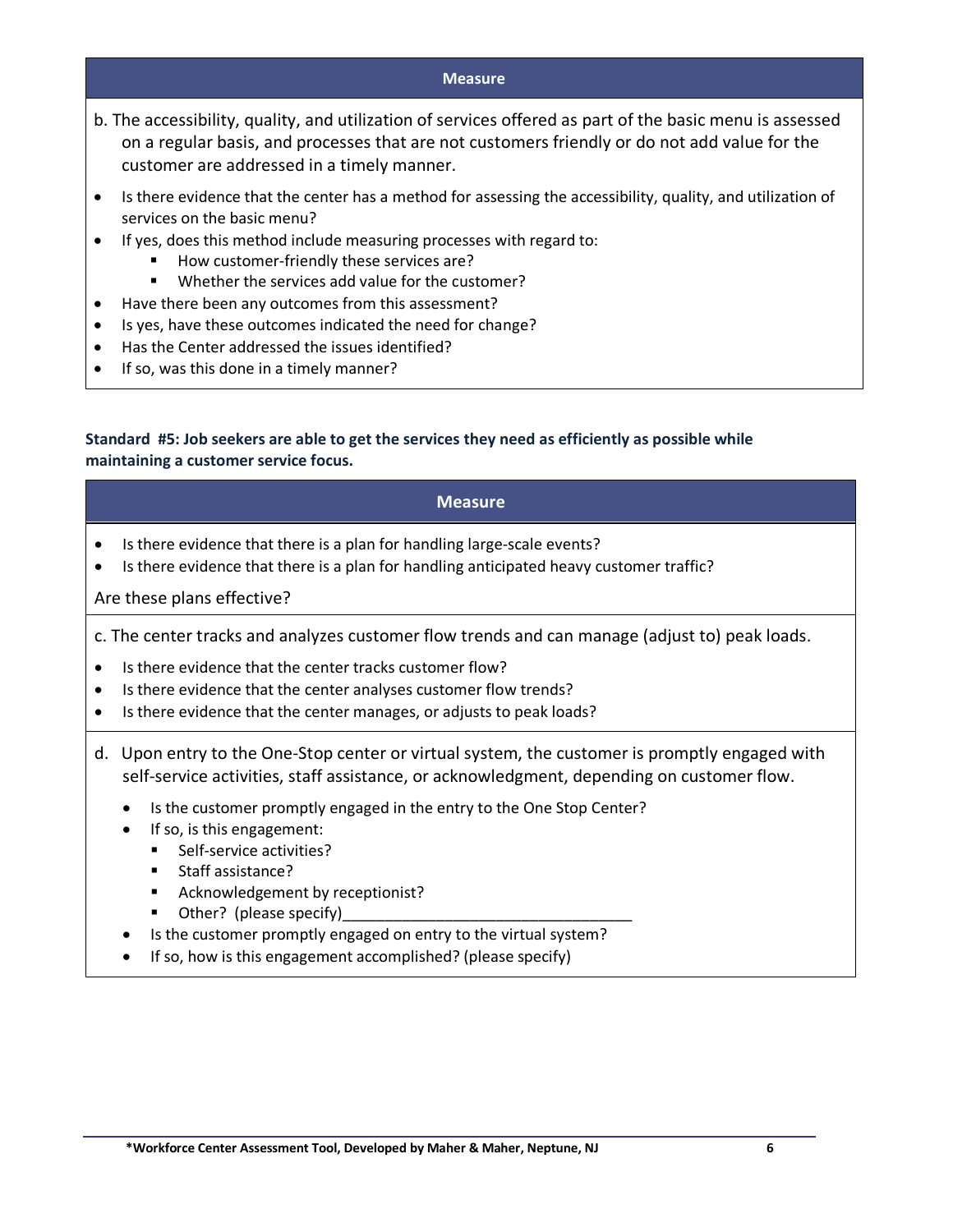**Standard #6: Every Workforce Area and One-Stop Career Center will have a well-trained staff. A preference was expressed for statewide consistency in training new staff.**

#### **Measure**

- a. Is there evidence that, within a year of hire:
- Staff obtains certification in functional work areas?
- Staff obtain certification in customer service?
- Staff obtain certification in workforce development
- b. Is there evidence that, within a year of hire, all greeters are trained to greet customers as they enter the Center or as they wait on line?
- c. Is there evidence that, within a year of hire, WIA Case Managers obtain Career Development Facilitator certification?
- d. Is there evidence, that within a year of hire, Resource room staff can demonstrate knowledge about the full range of resource room resources?
- e. Is there evidence that, within a year of hire, Business Services staff are training is current techniques for talent marketing?
- f. Is there evidence that Center has plans for continuous training of staff?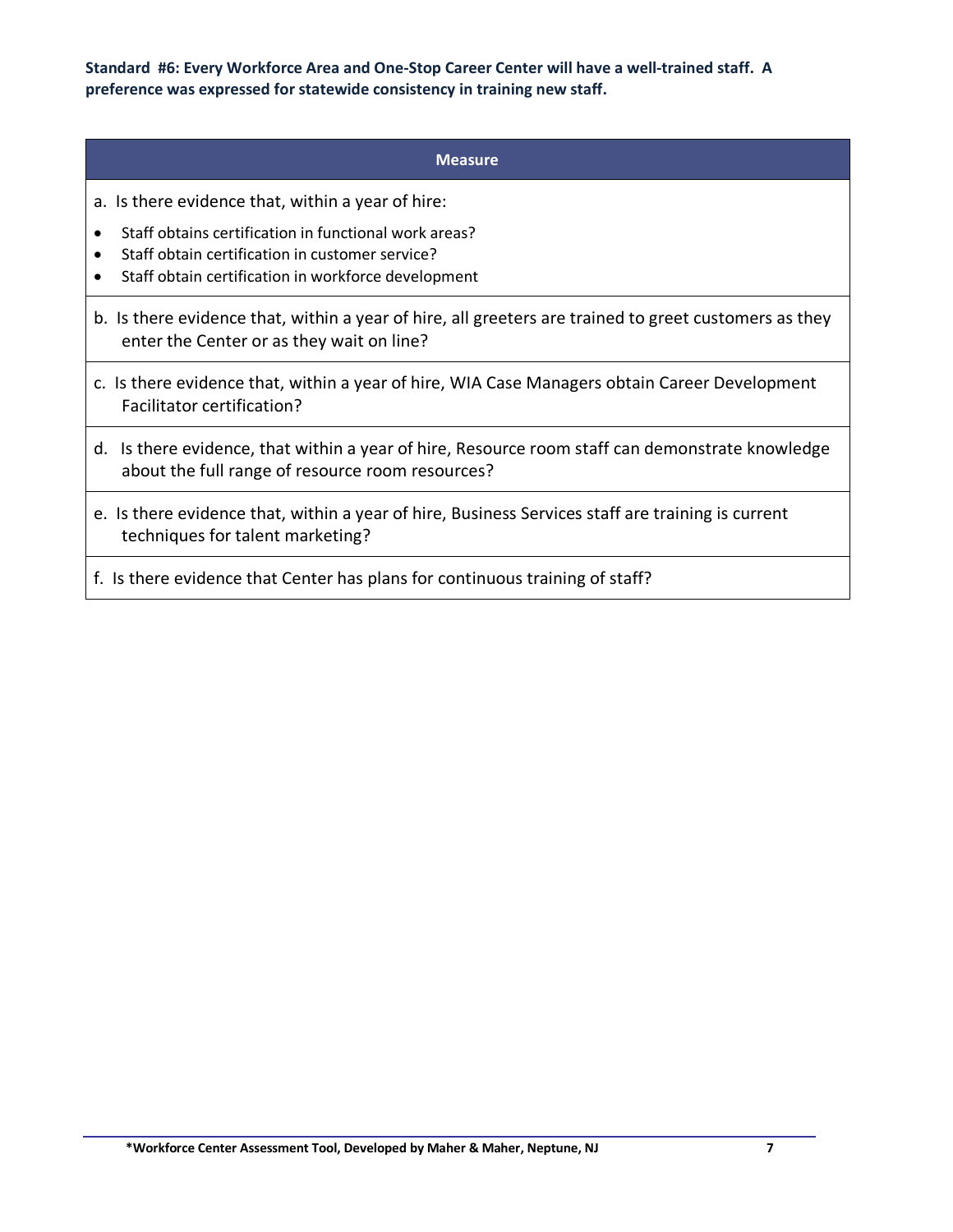## **C. Standards for Delivering Quality Services to Job Seekers**

#### **Standard #1: The One-Stop Career Center quickly determines the purpose of the customer's visit and directs to the appropriate place or person promptly.**

|                              | <b>Measure</b>                                                                                                                                                                                                                                                                                          |
|------------------------------|---------------------------------------------------------------------------------------------------------------------------------------------------------------------------------------------------------------------------------------------------------------------------------------------------------|
| a.<br>٠                      | Every customer is pleasantly greeted.<br>Based on observation, is every customer pleasantly greeted?                                                                                                                                                                                                    |
| b.<br>$\bullet$<br>$\bullet$ | Centers have a triage protocol/standard set of questions for Initial Assessment that could lead to<br>service prescription or options.<br>Is there evidence of a standard protocol or set of questions?<br>If yes, does this logically point to a next step for service or appropriate service options? |
| c.<br>٠                      | Centers will have multi-lingual capacity, consistent with the languages spoken by customers?<br>Does the Center have multi-lingual capacity?<br>If yes, is this is keeping with the languages spoken by customers?<br>Please indicate languages other than spoken/written English                       |
|                              |                                                                                                                                                                                                                                                                                                         |

#### **Standard #2: Every One-Stop Career Center will have a well-equipped resource room with highly trained staff to provide a broad range of job seeker services.**

#### **Measure**

- d. The resource room has a least one staff member present at all times to provide orientation and guidance on accessing and using resources.
- Does the staff schedule call for at least one staff member to be present in the resource room at all times?
- Is there evidence that the staff members assigned to the resource room able to provide orientation and guidance on accessing and using resources?
- b. Staff will represent the offerings of all partners in the Center without prejudice and based solely on the needs of the customer.
- Based on written instructions, observation or interview, do staff of all on-site partners represent the offerings of all partners without bias?
- If yes, are the offerings based solely on the needs of the customer?
- c. Group workshops are offered on a regular basis to guide customers on use of resources.
- Based on the Center's schedule/calendar, are such workshops held on a regular basis?
- If yes, based on materials used in the workshop, does the workshop guide customers on the use of resource room resources?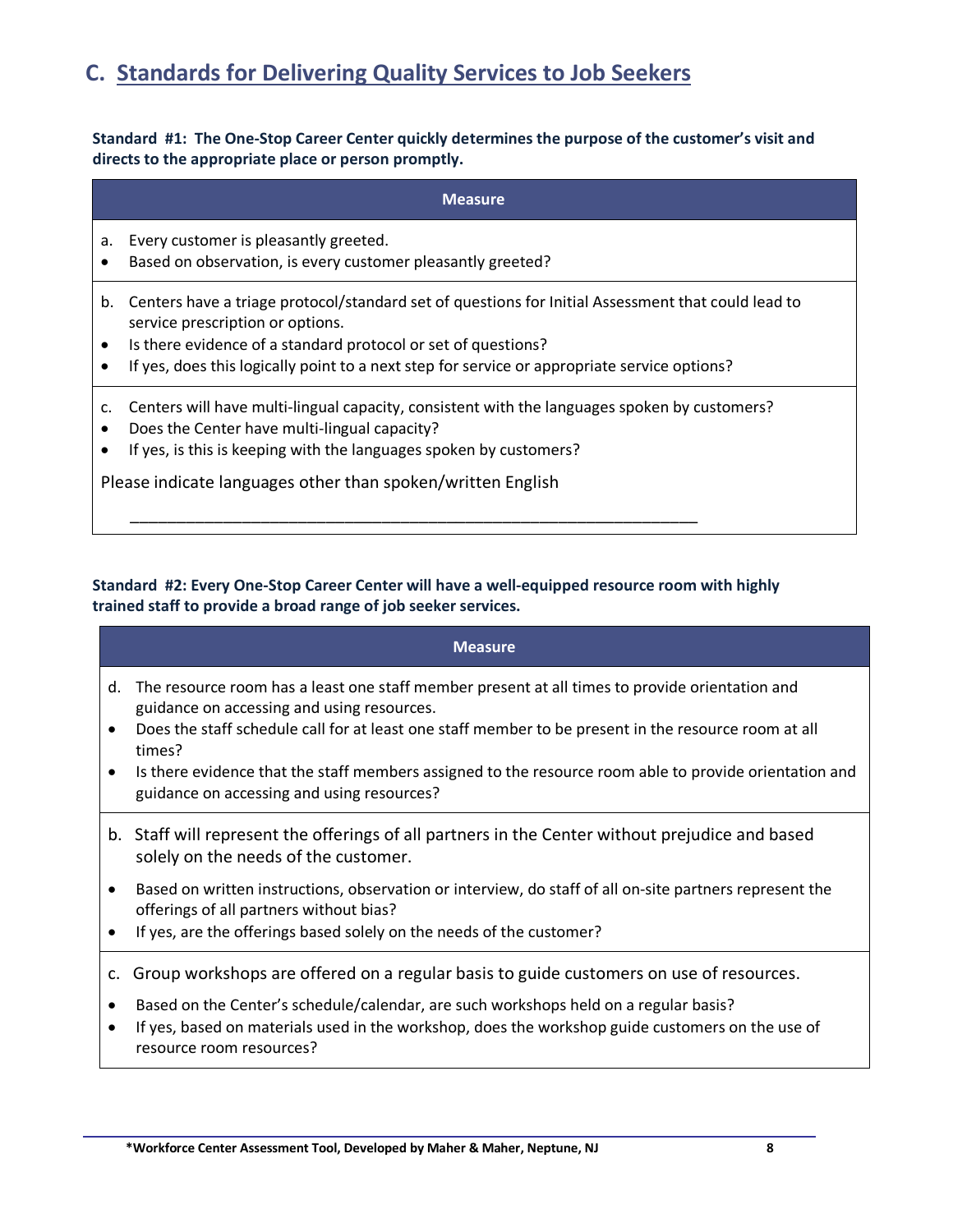- d. The resource room has sufficient computers to accommodate the needs of customers.
- How many computers are in the resource room?
- How many customers typically want to use the resource room at one time?
- Is the number of computers sufficient to accommodate the needs of customers?
- e. A protocol for use by resource room staff with customers is used to ascertain job seeker computer skills and service needs.
- Is such a protocol in evidence?
- If yes, does it ascertain job seeker computer skills?
- Does it ascertain job seeker computer skill needs?
- f. The center has pamphlets, periodicals, etc, that are current and relevant to the needs of the customers.
- Is there evidence that the resource room has current written materials, newspapers and periodicals?
- Are these relevant to the needs of job seeker customers?
- g. The resource room offers a broad range of information on job seeking websites, workshops, partner services, employment opportunities, and will provide access to all of these.
- Does the resource room have information on and access to:
	- Job seeking websites?
	- Workshops?
	- Partner services
	- Employment opportunities beyond those listed on SC JobLink?

**Standard #3: All customers learn about the full range of services available through the One Stop Career Center in a customer-focused, program neutral way.**

- **Measure**
- a. The workforce area website provides a virtual orientation to the workforce system.
- Does the workforce area have a website?
- If yes, does the website offer an orientation to the workforce system?
- b. All One Stop system access points deliver a consistent orientation (via multiple methods) to system services.
- Is there evidence that the orientations at all access points within the workforce area consistent?

c. The One Stop center provides information at the first visit via multiple delivery mechanisms.

- Are there multiple delivery mechanisms for information?
- If yes, do they include (not all are required, for informational purposes only):
	- § Welcome folders?
	- § DVD's?
	- Pamphlets?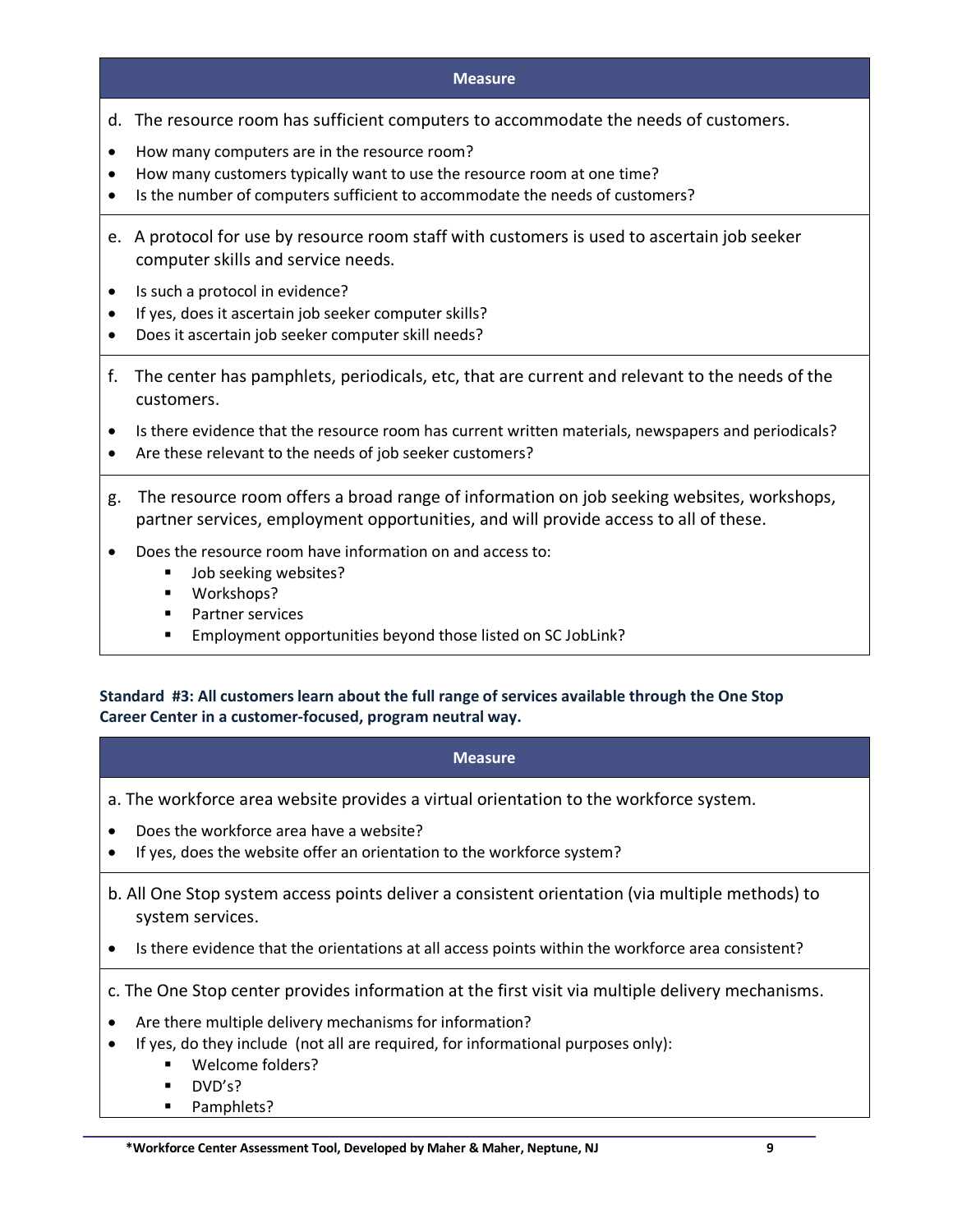|                        | <b>Measure</b> |
|------------------------|----------------|
| Group orientation?     |                |
| Signage?               |                |
| Help desk?             |                |
| Other (Please specify: |                |

• Is there organized training or other preparation for staff to provide such an orientation?

**Standard #4: Every Workforce Area and One Stop Career Center offers effective assessment and career guidance services to all job seekers.**

|                                     | <b>Measure</b>                                                                                                                                                                                                                                                                                                                              |
|-------------------------------------|---------------------------------------------------------------------------------------------------------------------------------------------------------------------------------------------------------------------------------------------------------------------------------------------------------------------------------------------|
|                                     | a. Staff is aware of and trained in administering available career development assessments.                                                                                                                                                                                                                                                 |
| $\bullet$<br>$\bullet$<br>$\bullet$ | Based on interviews, are career advisors/counselors aware of available career development<br>assessments?<br>Is there evidence that career advisors/counselors have been trained in administering career<br>development instruments?<br>If staff are not trained or do not administer career development assessments, is there a contracted |
| $\bullet$                           | service provider that provides career assessment?<br>If yes, what is the name of the service provider?                                                                                                                                                                                                                                      |
|                                     | b. All Centers offer Basic Skills assessment, alone or through partners.                                                                                                                                                                                                                                                                    |
| $\bullet$                           | Does the Center offer basic skills (literacy, math) assessment?                                                                                                                                                                                                                                                                             |
| $\bullet$                           | If yes, is this done through Center staff or partners?                                                                                                                                                                                                                                                                                      |
| $\bullet$                           | If through a partner, what is the name of the partner?                                                                                                                                                                                                                                                                                      |
|                                     | c. All Centers offer Computer Literacy assessment, alone or through partners.                                                                                                                                                                                                                                                               |
| $\bullet$                           | Does the Center offer computer literacy assessment?                                                                                                                                                                                                                                                                                         |
| $\bullet$                           | Is yes, is this done through Center staff or partners?                                                                                                                                                                                                                                                                                      |
| $\bullet$                           | If through a partner, what is the name of the partner?                                                                                                                                                                                                                                                                                      |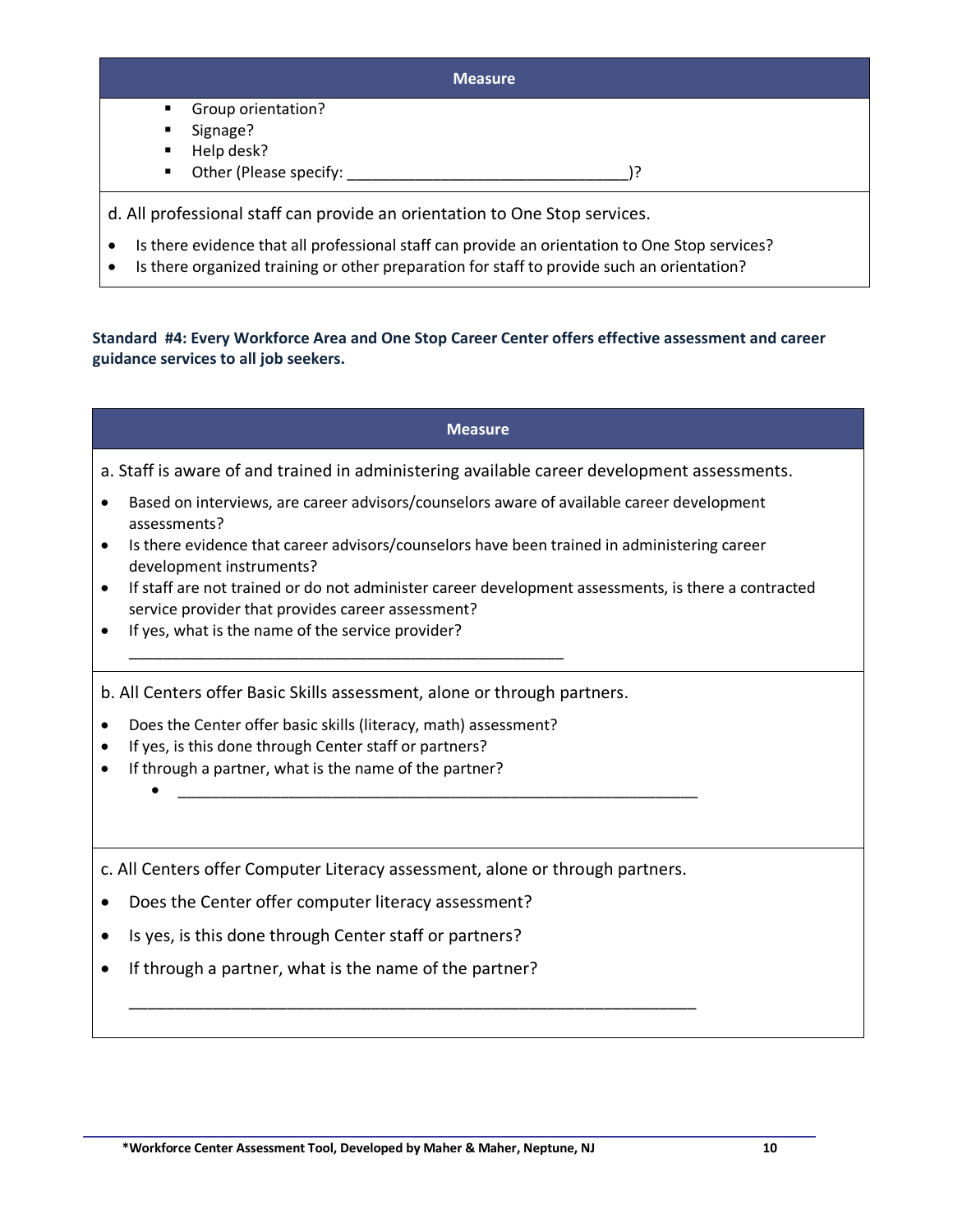- d. Formal assessments are offered, free to program-eligible job seekers or for a reasonable fee.
- Does the Center or workforce area offer Formal assessments?
- If yes, are these free to program-eligible job seekers?
- Are Formal assessments offered for a reasonable fee to non-program eligible job seekers?
- If yes, what is the fee charged? \$
- e. Soft Skills Training/Job Readiness credentials will be offered, free to program-eligible job seekers or for a reasonable fee.
- Does the Center or workforce area offer soft skills or a job readiness credential?
- If yes, is this free to program-eligible job seekers?
- Is a soft skills or job readiness credential offered for a reasonable fee to non-program eligible job seekers?
- If yes, what is the fee charged?  $\oint$

#### **Standard #5: Every One Stop Career Center provides resources to assist customers with marketing themselves for employment.**

## **Measure**

a. Individual, group and on-line assistance in: resume preparation, interviewing techniques, networking groups, Internet use, job search.

• Are the following services offered?

| Individual                        | Group | Online |
|-----------------------------------|-------|--------|
|                                   |       |        |
|                                   |       |        |
|                                   |       |        |
|                                   |       |        |
| Overview of job search techniques |       |        |
|                                   |       |        |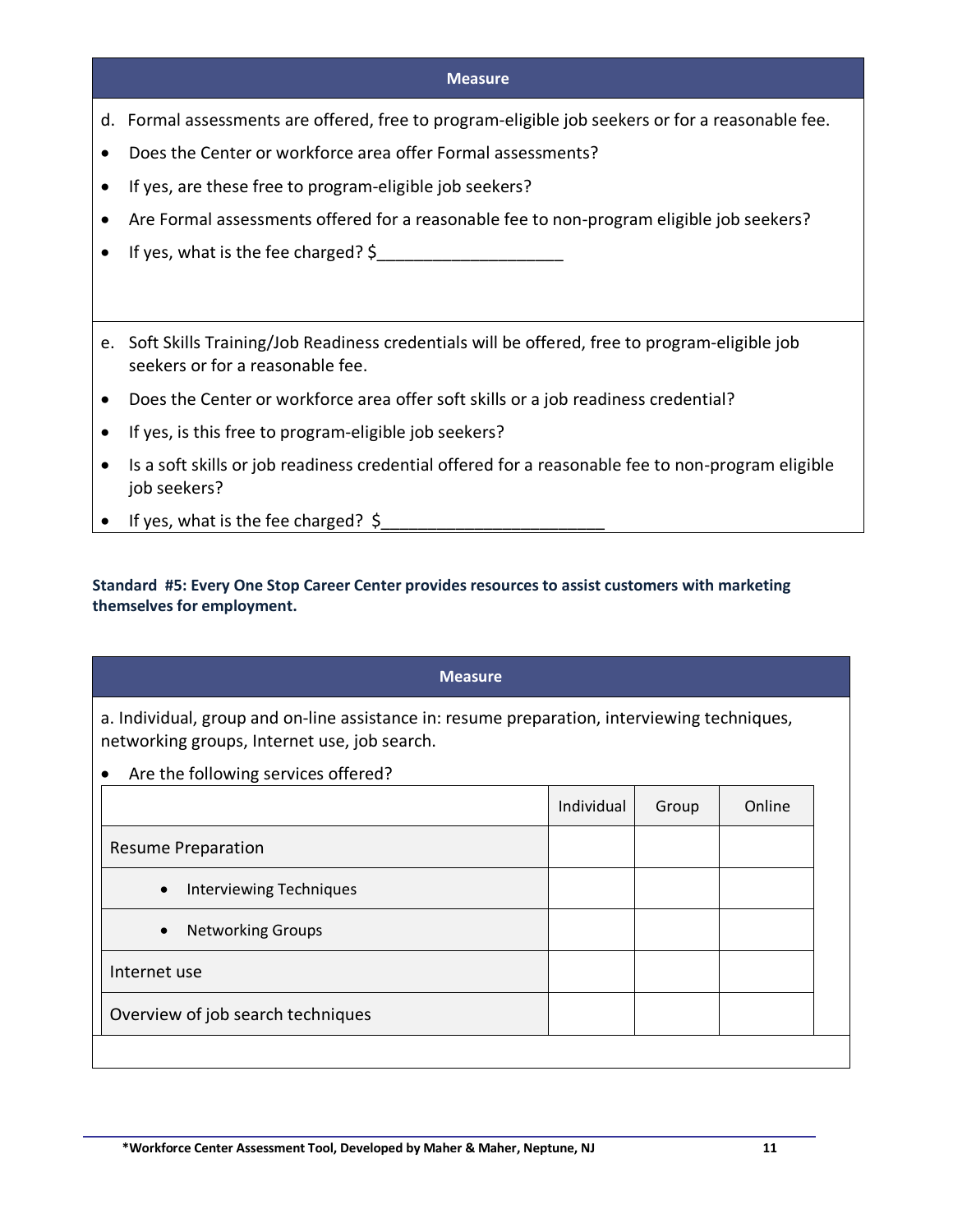b. Each One Stop Career Center will maintain and publicize a single, unified monthly schedule of events.

- Is there a single, monthly calendar of events for each Center?
- Is this calendar available at the reception desk?
- Is this calendar publicized on the workforce area's website?
- c. Each Center will offer multiple avenues for resume posting.
- Is there evidence that job seekers are able to post their resumes on multiple job boards?

d. One Stop Centers will offer workshops in computer literacy to all job seekers, through direct provision, partners or contracts. Computer literacy training is designed to enable job seekers to utilize the virtual tools available through the One Stop system. It enables job seekers to perform job search activities, secure an email address and use email, and conduct research on employers.

- Based on the Center's calendar, does the Center offer workshops in computer literacy every month?
- What is the length of the computer literacy workshop? hours
- Is the computer literacy workshop offered directly by the One Stop Center, or through partners or contracts?
- If through a partner, which partner?  $\blacksquare$
- If through a contract, who is the service provider?
- Does the workshop content include:
	- Basic keyboarding (or referral to keyboarding practice)
	- How to secure an email address
	- How to use email
	- How to conduct research on employers
	- How to perform basic job search activities, i.e. search for jobs on an Internet-based job board?
- Is the workshop staff-facilitated workshops with job seekers that have little or no previous experience with computers?
- e. Does the Center offer:
- Professional network groups/job clubs
- Computer based professional networking
- Local or Regional Job Fairs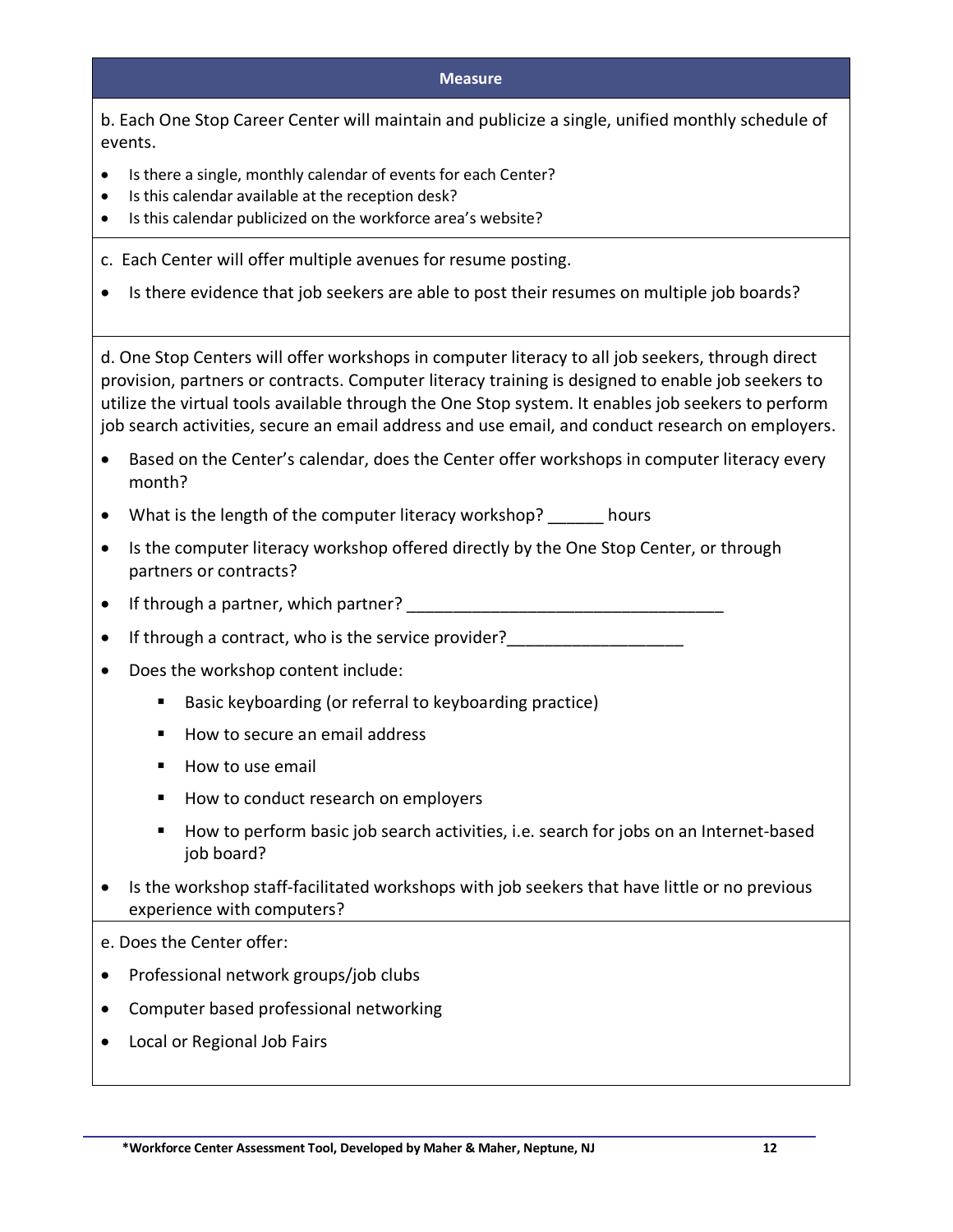#### **Standard #6: Every One Stop Career Center will have information on as many jobs as possible available in the market.**

#### **Measure**

a. Use of single State Database System with spidering technology

b. Newspapers are available on site.

• Based on observation of the resource room, are current newspapers available on-site?

c. Jobs offered by staffing services, state and federal agencies, and other sources are posted on bulletin boards at the One Stop Career Center.

- Based on observation of bulletin boards at the Center, are the following posted:
	- Jobs offered by staffing services?
	- Federal jobs?
	- State jobs?
	- Other sources? (Please name:  $\blacksquare$

d. There are close ties between Business Service Staff and Economic Development

- Is there evidence of regular contact between business services staff and local or regional economic development staff?
- If yes, does this contact contribute information about jobs projected to grow or decline in the workforce area?
- e. The workforce area has operating partnerships with key business service entities, including staffing services.
- Is there evidence of contact between the One Stop Center and staffing services?
- If so, could the relationships be characterized as operating partnerships?
- f. Workforce areas identify and target employers utilizing Formal for matching with job seekers who have taken Formal assessments.
- Is there evidence that employers that utilize Formal have been contacted for the purpose of matching available jobs with job seekers who have taken Formal assessments?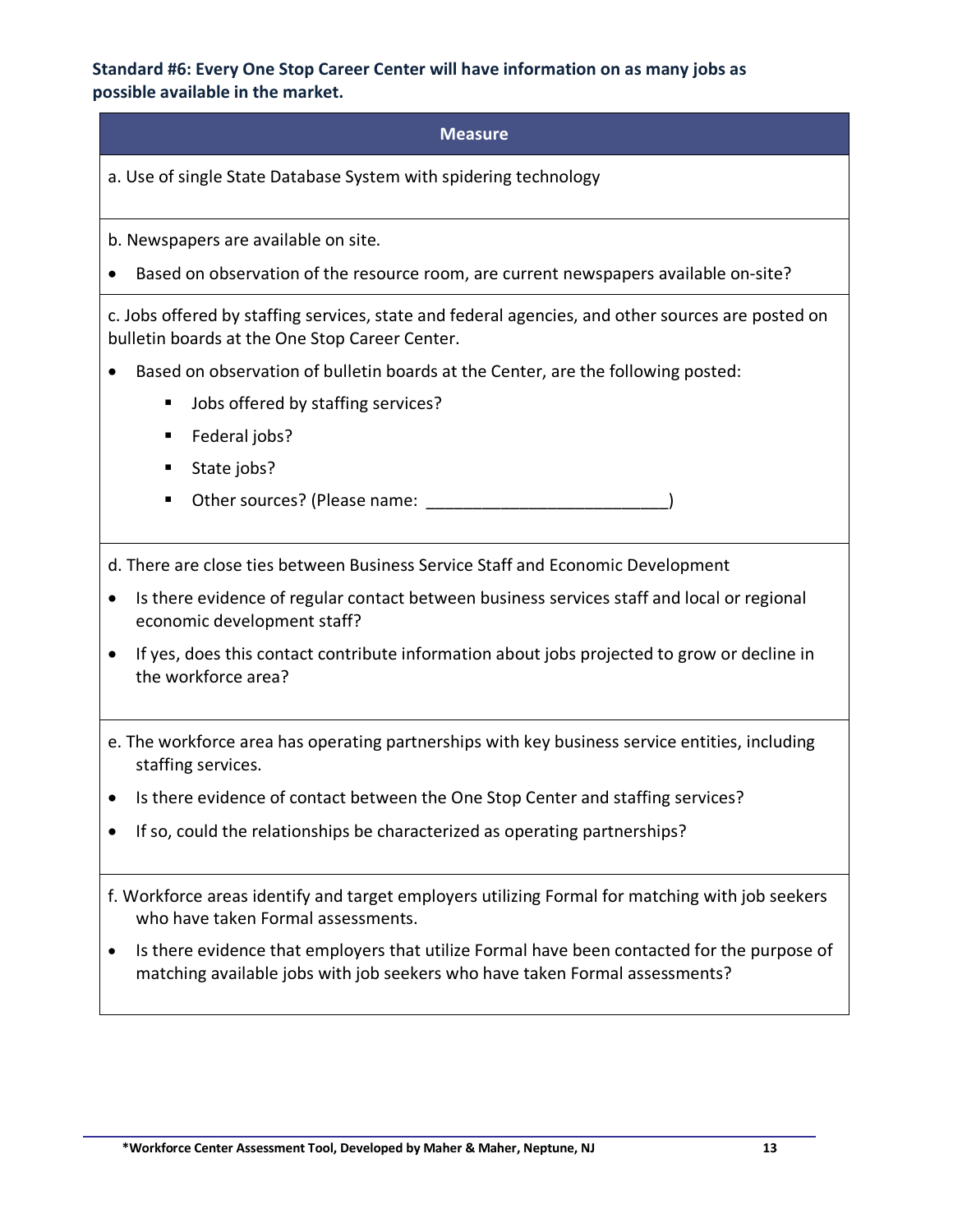## **Standard #7: One Stop Career Centers help job seekers advance their skill, education and occupational skill attainment.**

| <b>Measure</b>                                                                                                                                                                                                                                                                                                             |
|----------------------------------------------------------------------------------------------------------------------------------------------------------------------------------------------------------------------------------------------------------------------------------------------------------------------------|
| a. Every One Stop Career Center has a diversified menu of career enhancement options including<br>short term and longer term training.                                                                                                                                                                                     |
| Does the Center have a diversified menu of career enhancement offerings?<br>Does this include short-term training?<br>٠<br>Does this include long-term training?                                                                                                                                                           |
| b. One Stop customers have access to staff assistance in developing a plan for financing education<br>and training - this may include WIOA, Pell, Job Corps, part-time work, scholarships or other<br>resources.                                                                                                           |
| Based on interviews with staff, are job seeker customers able to develop a plan for financing education<br>$\bullet$<br>and training?<br>If yes, might these plans include<br>٠<br>WIA funding?<br>٠<br>Trade Act funding?<br>٠<br>Pell grants?<br>٠<br>Job Corps?<br>٠<br>Scholarships?<br>٠<br>Part-time work?<br>٠<br>٠ |
| c. Does the Center offer short-term training with certification                                                                                                                                                                                                                                                            |
| d. Does the One Stop Center offer modular training?                                                                                                                                                                                                                                                                        |
| Does the One Stop Center offer access to on-line learning?<br>f.<br>If yes, is this training free or at minimal cost?<br>$\bullet$                                                                                                                                                                                         |
| If at minimal cost, what is the cost? $\oint$<br>$\bullet$                                                                                                                                                                                                                                                                 |
| What on-line learning providers are made available to job seekers?                                                                                                                                                                                                                                                         |

• What on-line learning courses are available to job seekers?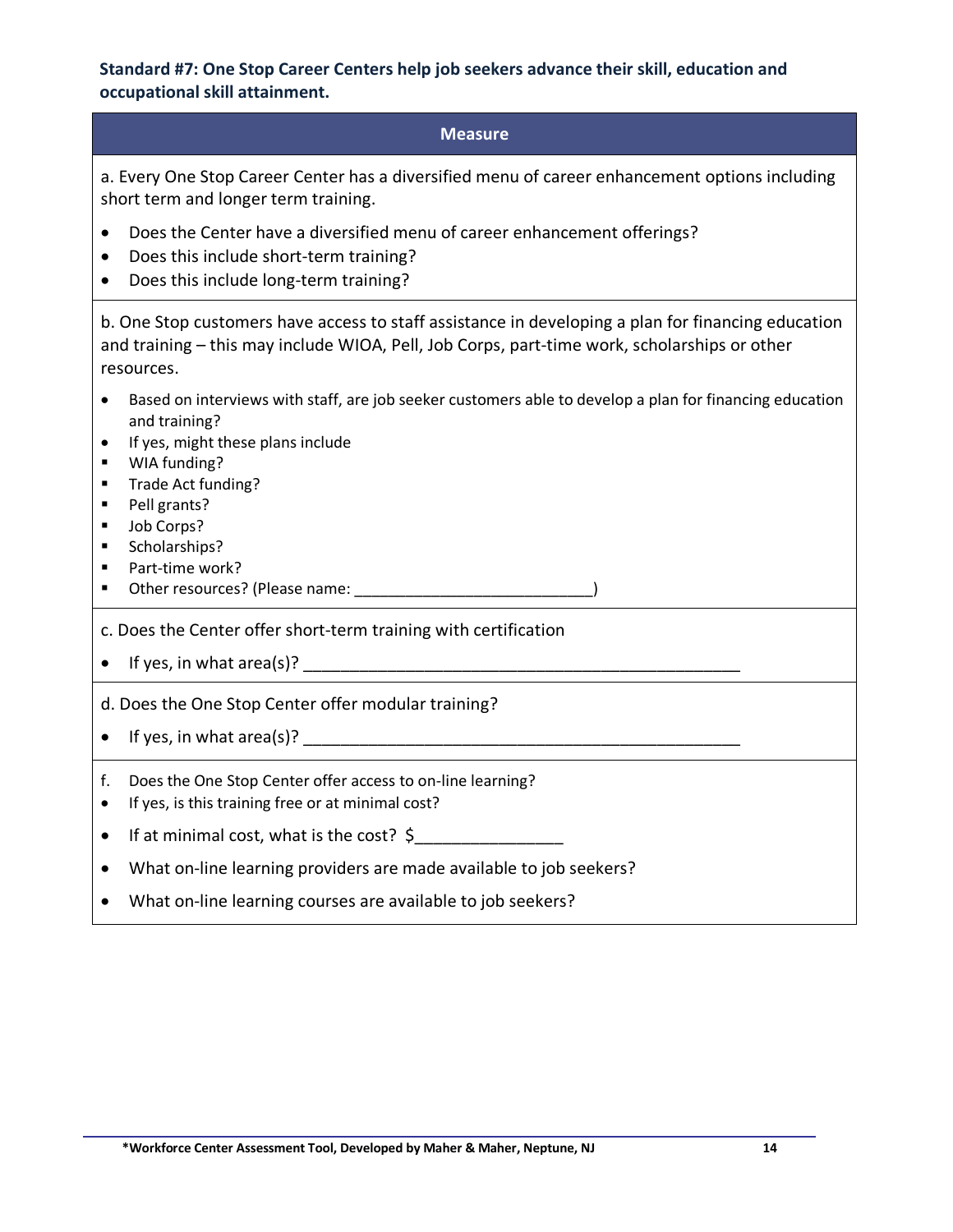# **One Stop Management Standards**

# **D. Managing Integrated Service Delivery**

**Standard #1: Partner integration is evident through non-duplication of services and efficient and effective service delivery.**

|    | <b>Measure</b>                                                                                                                                                                                                                                                                                                                                                                                                                                                                                                                                                                                                          |
|----|-------------------------------------------------------------------------------------------------------------------------------------------------------------------------------------------------------------------------------------------------------------------------------------------------------------------------------------------------------------------------------------------------------------------------------------------------------------------------------------------------------------------------------------------------------------------------------------------------------------------------|
| а. | Job seeker customers have direct access, at every Center, to staff qualified to provide key<br>services during all days and hours of operation. Key One Stop services include those related<br>to the three top reasons job seekers visit One Stop Centers: job search, training and<br>unemployment insurance.<br>Staff available to provide job search during all hours of operation?<br>Staff available to provide information about and access to training during all hours of<br>operation?<br>Staff available to provide information about and access to unemployment insurance<br>during all hours of operation? |
|    | b. On-site partners are knowledgeable about all services available at the One Stop Center<br>On-site partners: (list)<br>Are all on-site partner staff knowledgeable about One Stop services?                                                                                                                                                                                                                                                                                                                                                                                                                           |
| c. | Additional partners are co-located in One Stop Career Centers. It is particularly important to<br>co-locate the partner staff responsible for work activities/employment programs for<br>Temporary Assistance for Needy Families (TANF).<br>Additional partners co-located: (list)                                                                                                                                                                                                                                                                                                                                      |
|    | d. Referrals for services outside the Center are made with definite contact information, and.,<br>where possible, confirmed appointment dates and times.<br>Written or emailed referrals with contact information?<br>Customer given copy of referral?<br>$\bullet$<br>Does referral have date and time?                                                                                                                                                                                                                                                                                                                |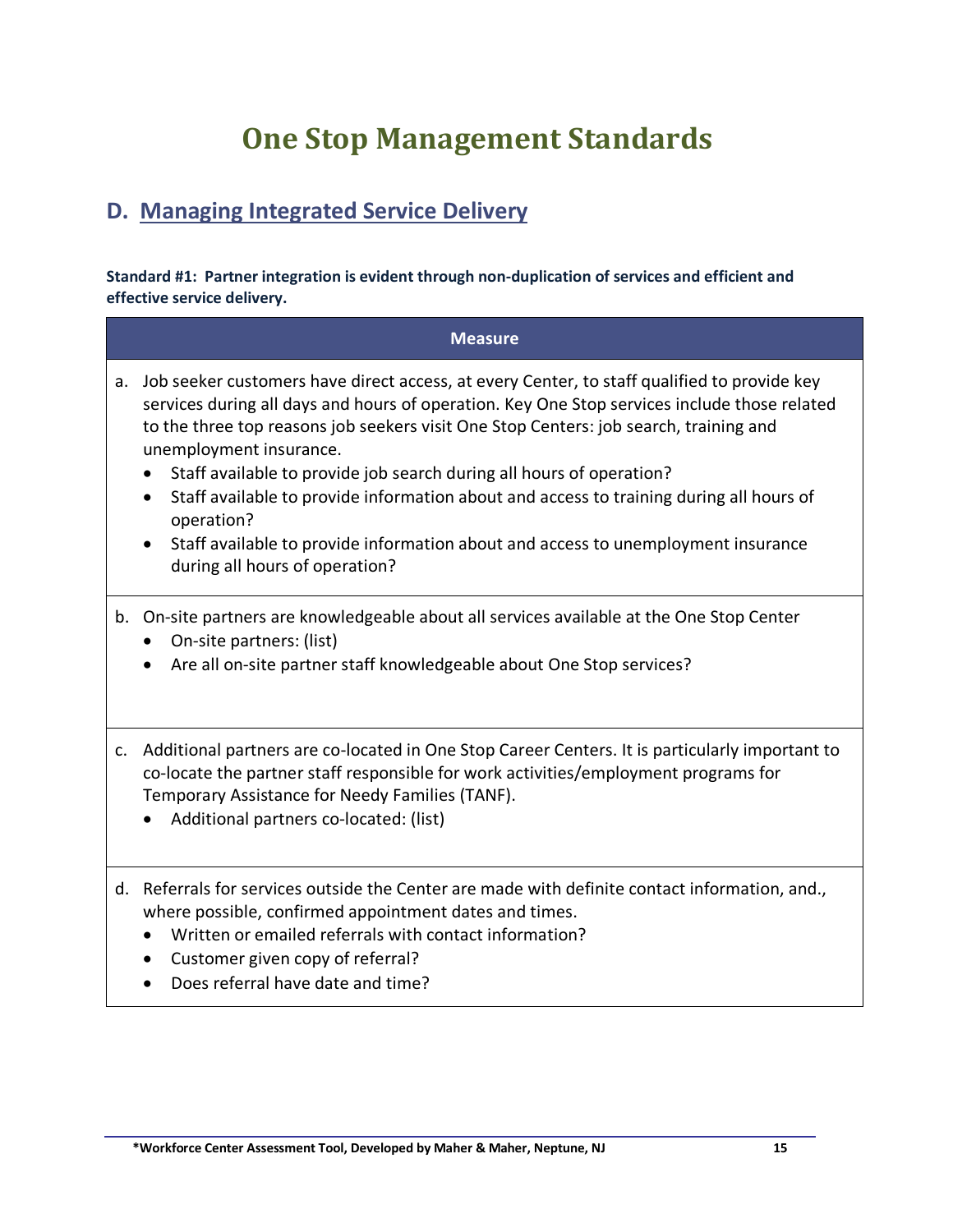- e. The Center has designed and implemented a process with external partners whereby there is a definite feedback loop expected, and consistently delivered, for all referrals from the One Stop Center to each external partner, and vice versa.
	- Written or emailed feedback received from partners?
	- Written or emailed feedback given to partners?
- f. Customers register with the One Stop system, not with an individual agency or program. When customers need to speak to more than one staff person, subsequent staff people have customer's basic information.
	- Single initial registration?
	- Subsequent staff people given basic customer information?
- g. All staff members wear nametags or other identifiers that indicate they are staff of the One Stop Career Center. Name taps may be co-branded with partner agency names.
	- Staff all have nametags with One Stop Career Center designation?
	- Are nametags co-branded?
- h. All staff answers the telephone in the same manner, identifying the Center with the Statewide "brand" name.
	- Do staff answer telephone in same manner?
- i. New strategic partnerships are developed, as needed, to provide additional resources and services needed by the Center's clientele. Center staff is flexible and identify emerging needs.
	- Have additional partnerships have been developed to meet needs? (list)
- j. Continuous demonstrable effort is made to implement service strategies that reduce and/or eliminate duplication of service.
	- Service strategies implemented that reduce/eliminate duplication? (list)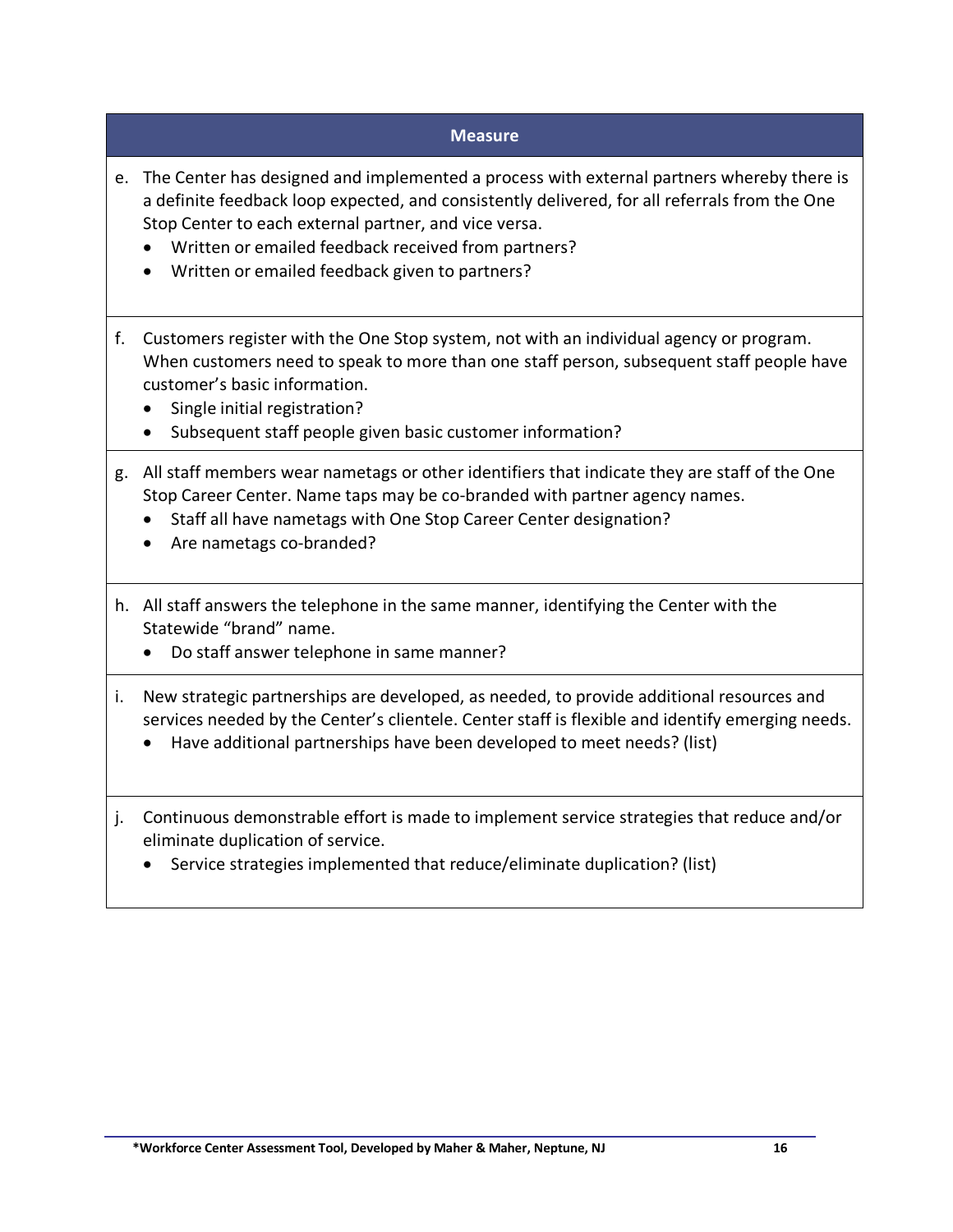**Standard #2: The management structure is clear, as are the roles and responsibilities of the partners at the One Stop Career Center as they relate to the management and governance on the center.**

| <b>Measure</b>                                                                                                                                                                                                                                                                                                            |
|---------------------------------------------------------------------------------------------------------------------------------------------------------------------------------------------------------------------------------------------------------------------------------------------------------------------------|
| There is a single operating plan for each Center that includes a resource agreement<br>a.<br>describing shared expenses among partners.<br>Single operating plan?<br>Resource agreement?<br>Does resource agreement detail shared expenses among partners?<br>$\bullet$                                                   |
| b. Partnering agencies agree to a management structure at the Center, with a single<br>organization chart that shows all Career Center management and staff by position and<br>function not agency.<br>Single organization chart?<br>All management and staff shown by position and function?                             |
| c. There is a single Career Center Manager responsible and accountable for:                                                                                                                                                                                                                                               |
| $\triangleright$ Coordinating activities on a daily basis<br>$\triangleright$ Providing functional supervision to all staff<br>$\triangleright$ Serving as a point of contact for Career Center information/data, and<br>$\triangleright$ Assuring accountability for overall goals and objectives of the one Stop Center |
| The Career Center manager recognizes the responsibilities of each partner and respects partner<br>needs to accomplish assigned duties.                                                                                                                                                                                    |
| Does job description of Career Center manager include all of the above?                                                                                                                                                                                                                                                   |
| c. There are regularly scheduled meetings among partnering agencies.<br>Is there a calendar of regularly scheduled partner meetings?<br>Are minutes of such meetings distributed to all partners? (paper copy or email)                                                                                                   |
| d. There are regularly scheduled meetings between center leadership and staff.<br>Is there a calendar of regularly scheduled leadership/staff meetings?<br>Are minutes of such meetings distributed to staff? (paper copy or email)                                                                                       |
| e. There is a staffing schedule for all aspects of the Center.<br>Are there weekly or monthly staffing schedules that display all aspects of Center                                                                                                                                                                       |

operation?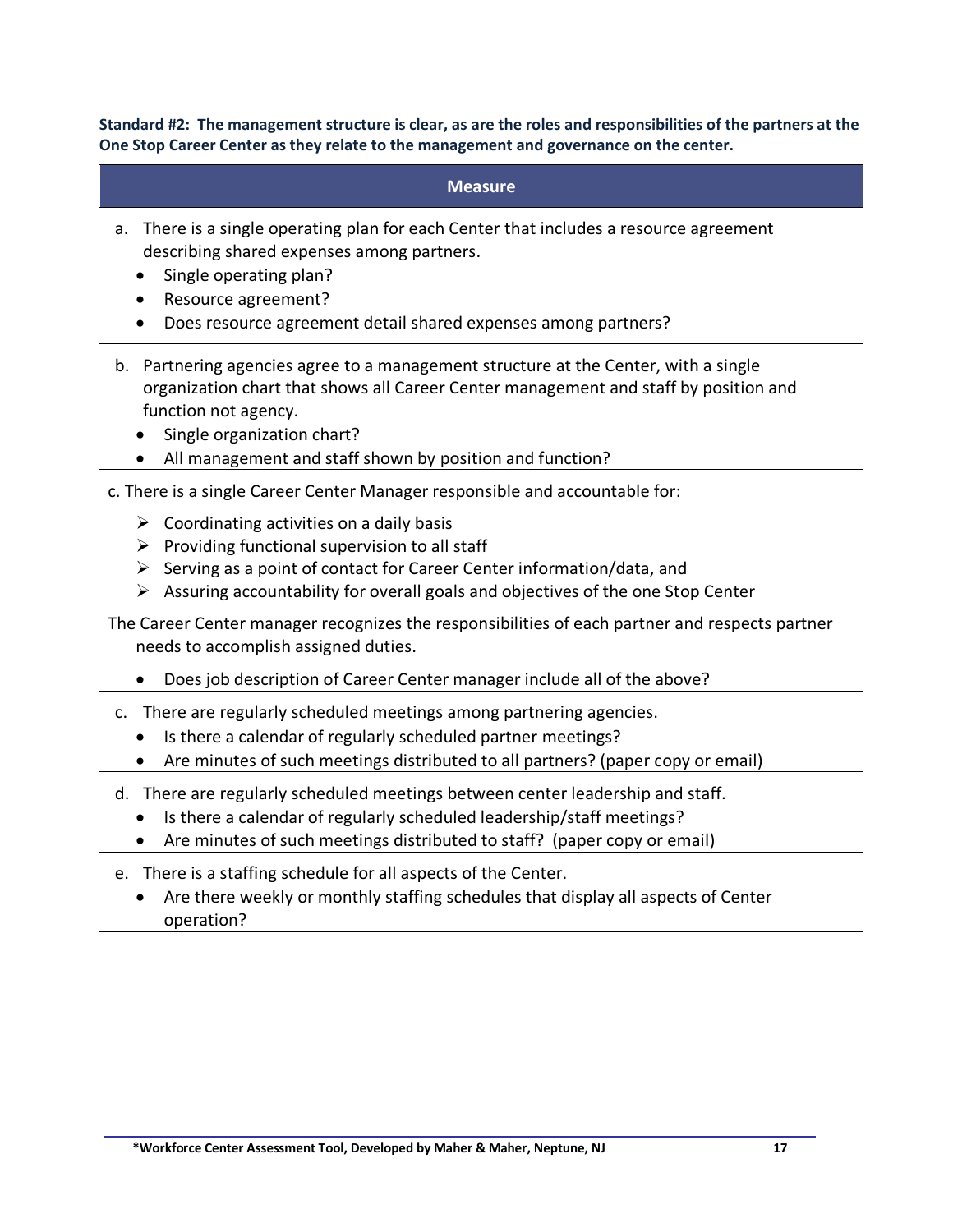#### **Standard #3: One-Stop Career Centers have integrated staff development plans**

### **Measure**

- a. Staff development includes training for all managers
	- Included in annual staff development plan?
	- Evidence of training for all managers in last year?
- b. Staff development includes training for all administrative staff?
	- Included in annual staff development plan?
	- Evidence of training for all administrative staff in last year?
- c. Staff development includes team building across organizations and staff levels that support collaboration and information sharing across partners.
	- Team building included in annual staff development plan?
	- Evidence of training that supports collaboration and information sharing in last year?
	- d. Center management has committed to implementing individual development plans for all staff members (and managers).
	- Are there individual development plans for all staff?
	- Are there individual development plans for managers?

#### **Standard #4: The One Stop Career Center is accountable for results**.

|    | <b>Measure</b>                                                                                                                                                                                                                                                                                                                                                                                                    |
|----|-------------------------------------------------------------------------------------------------------------------------------------------------------------------------------------------------------------------------------------------------------------------------------------------------------------------------------------------------------------------------------------------------------------------|
|    | a. There is a tracking system to monitor utilization of services, providing for counts of<br>participants using the site in any given period.<br>Is such a system in evidence?<br>$\bullet$                                                                                                                                                                                                                       |
| b. | The system is consistent statewide.<br>Is the tracking system in use the same as in all other workforce areas across South<br>$\bullet$<br>Carolina?                                                                                                                                                                                                                                                              |
|    | c. There are methods for assessing the Center-wide effectiveness and integrated service<br>provision that includes outcome measurements as well as process measurement.<br>Has the Center defined effectiveness to include both outcome and process measures?<br>$\bullet$<br>Does the Center have methods for assessing integrated service provision that includes<br>$\bullet$<br>outcome and process measures? |
| d. | There are goals and measures for the center as a whole, not just for individual programs.<br>These measures look at the effectiveness of the Center at meeting its goals for both<br>employer services and job seeker services and provides metrics for measurement that<br>utilizes data.<br>$\bullet$ Ara thora Contar-wide goals and moasures?                                                                 |

there center-wide goals and measures?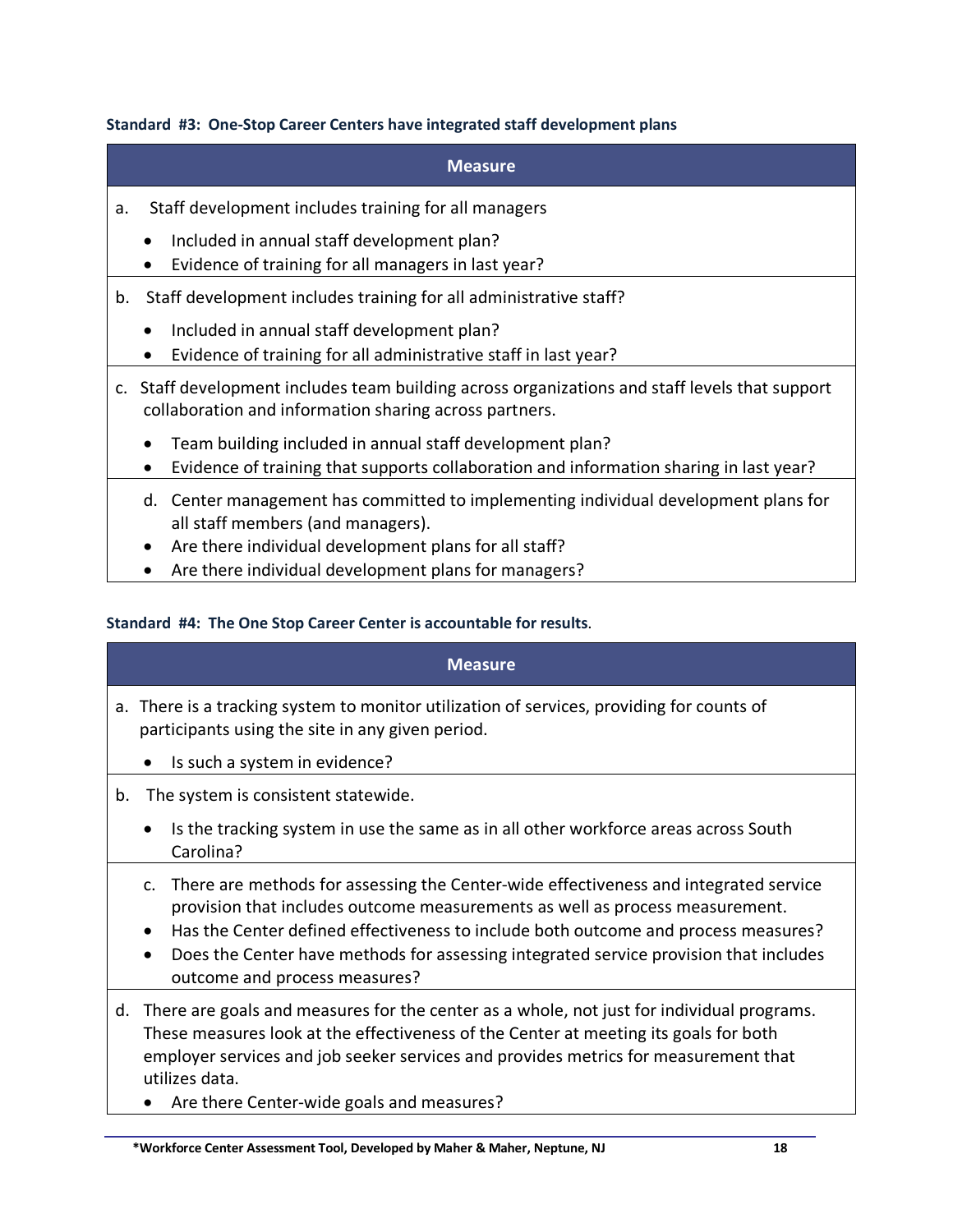- Do these Center-wide measures include both employer services and job seeker services?
- Are there defined data-based metrics data that are utilized in measuring effectiveness for both employer services?
- e. On at least a quarterly basis, Centers track a sampling of customers through all activities and assess whether their career development and employment needs were optimally met and whether they achieved their desired outcomes. This assessment is for the purpose of identifying potential problem areas for continuous improvement and improved Center-wide effectiveness.
	- Is the Center tracking a sampling of customers through all activities on at least a quarterly basis?
	- Is the Center assessing whether, for the sample of customers, their career development and employment needs were met?
	- Is the Center assessing whether the sample customers achieved their desired outcomes?
- f. One Stop Career Center management examines its cost structure and looks for ways to operate as efficiently as possible.
	- Within the last year, is there evidence that Center management has examined its cost structure?
	- Within the last year, is there evidence that more efficient ways of operating have been suggested?
- g. The One Stop Career Center utilizes a systematic, continuous quality improvement (CQI) approach, which emphasizes the organization and systems. It promotes the need for objective data to analyze and improve processes. It is focused on meeting and/or exceeding the expectations of customers.
	- Is there a CQI approach in evidence?
	- Does this CQI approach look at organization and systems?
	- Does this CQI approach promote the need for objective data that can be used to analyze and improve processes?
	- Is the CQI approach focused on the expectations of both employer and job seeker customers?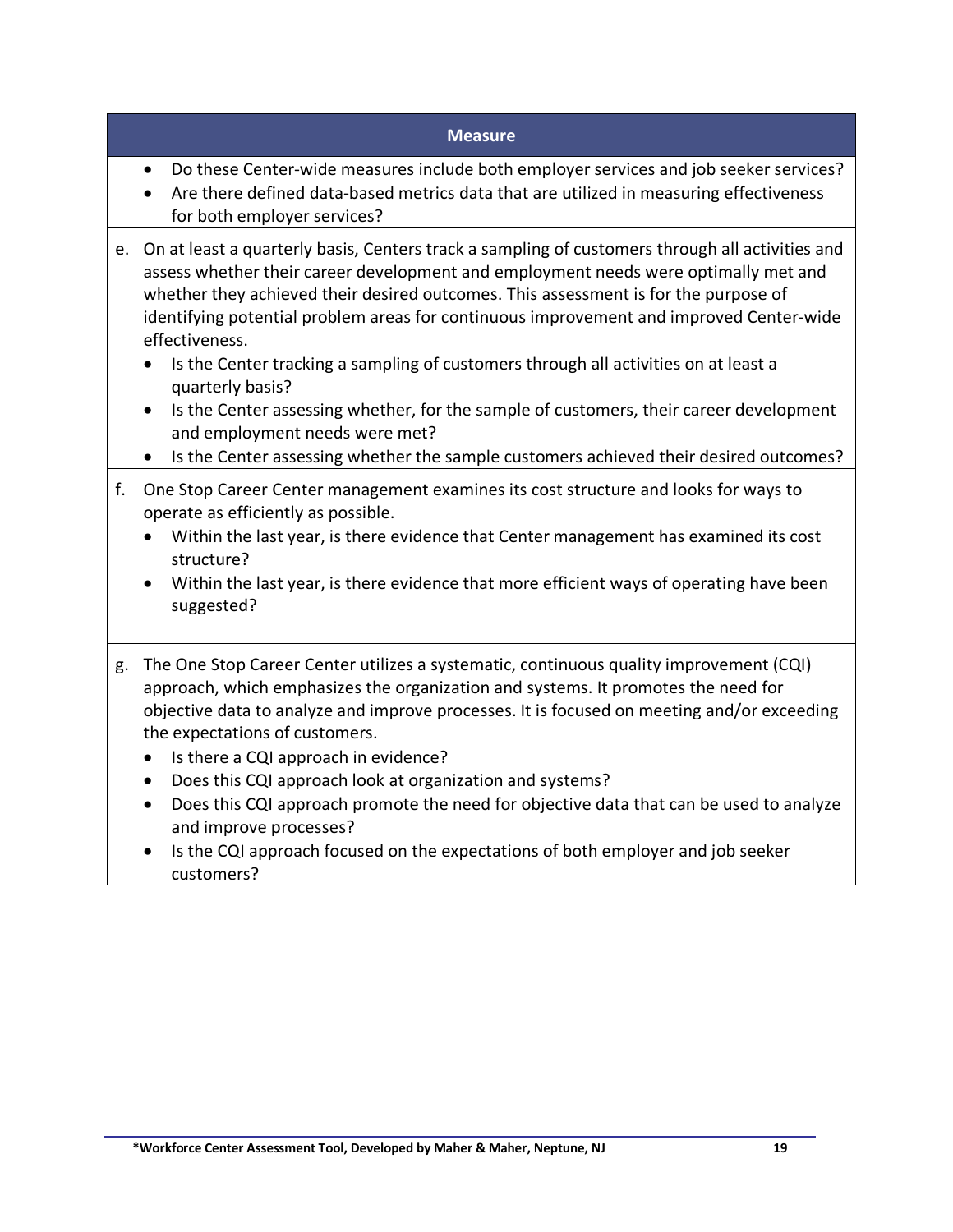# **E. Physical Infrastructure and Accessibility**

## **Standard #1: Every One-Stop Career Center is accessible so that all job seekers and business customers can fully participate in the services offered.**

|    | <b>Measure</b>                                                                                                                                                                                                                                                                                                                                                                                                                         |
|----|----------------------------------------------------------------------------------------------------------------------------------------------------------------------------------------------------------------------------------------------------------------------------------------------------------------------------------------------------------------------------------------------------------------------------------------|
|    | a. The Center is compliant with the Americans for Disabilities Act (ADA). Every workforce area<br>will work with Vocational Rehabilitation partners and ESC internal compliance officers to<br>assure ADA compliance.                                                                                                                                                                                                                  |
|    | Has Center worked with Vocational Rehabilitation?<br>Has Center worked with ESC ADA compliance officers?<br>Is there evidence that Center complies with ADA?<br>٠                                                                                                                                                                                                                                                                      |
| b. | The Center provides assistive technology for customers to use when accessing computers<br>and other services. This includes customers with visual impairments, physical disabilities and<br>hearing impairments<br>Assistive technology for visual impairment?<br>Assistive technology for hearing impairment?<br>Assistive technology for physical disabilities, e.g., adjustable workstations?<br>Other assistive technology (list)? |
|    | c. Staff should be identified to assist people with disabilities in case of emergency.<br>Is there such an identified staff person?                                                                                                                                                                                                                                                                                                    |
|    | d. There are linkages to services for people with special needs, including veterans and others,<br>related to disability.<br>Are linkages to the following services available?<br>Disabled veterans<br>$\bullet$<br>Learning disabilities<br>$\bullet$<br>SSI and SSDI<br>$\bullet$<br><b>Vocational Rehabilitation</b><br>$\bullet$<br>Other ________________________<br>$\bullet$<br>Other                                           |
| е. | The Center is accessible to the most prominent limited-English proficiency groups in the<br>workforce area.<br>Limited English proficiency groups identified in the area?<br>Center accessible to those groups?                                                                                                                                                                                                                        |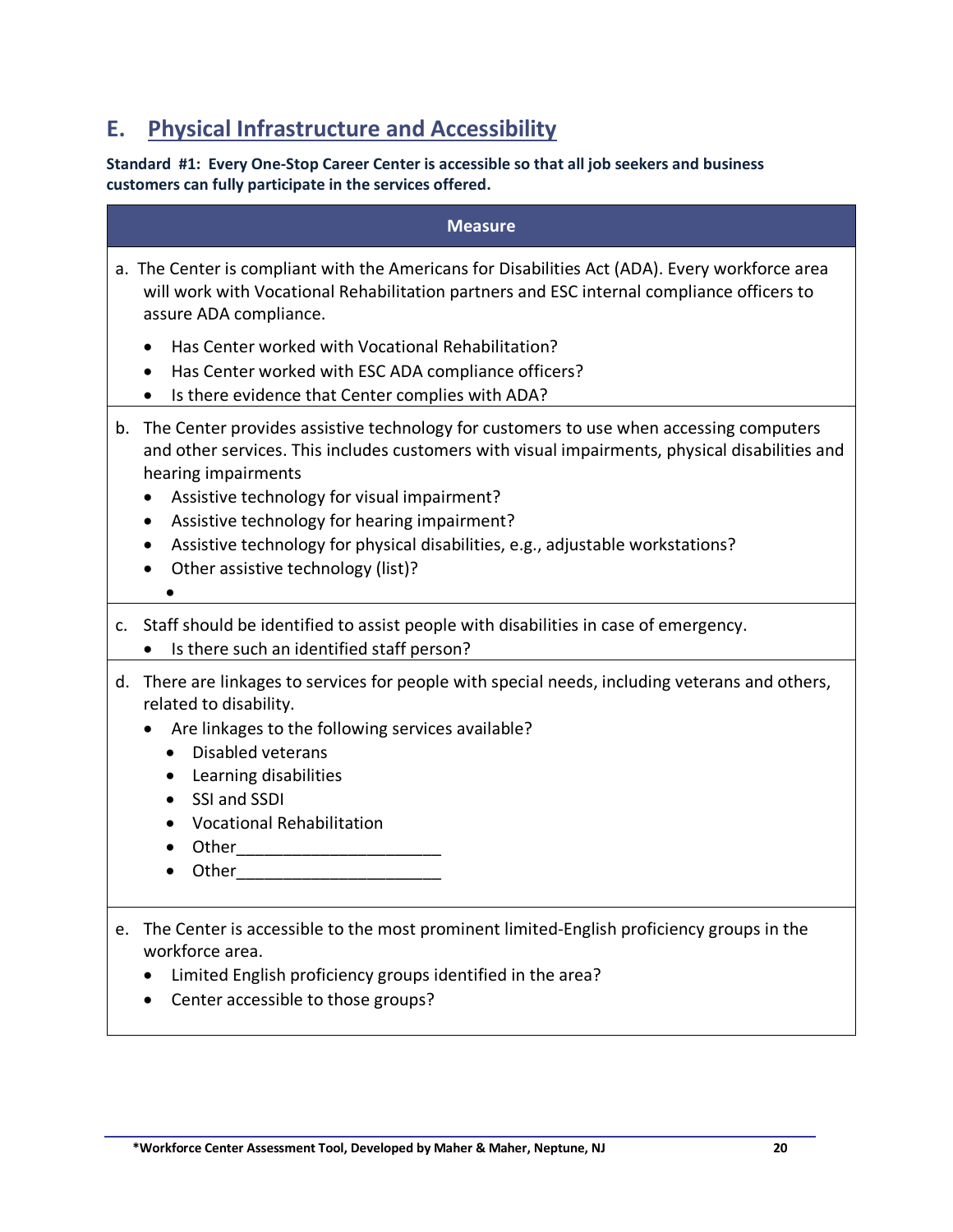- f. The Center provides free parking adequate for the average customer flow.
	- Is free parking available?
	- Is parking sufficient for average customer flow?
- g. Each Center has a single, integrated, telephone system so that customers can efficiently reach a live person when they need to do so.
	- Is there a single integrated telephone system?
	- Can customer reach a live person when they need to?
- h. The Center location is situated with accessibility to public transportation, where available.
	- Is Center accessible to public transportation?
	- Is public transportation available in the local area?
- i. Centers have flexible scheduling and work hours, as appropriate, to better accommodate job seekers, especially employed job seekers and employers
	- Does Center have flexible scheduling?
	- Does Center have flexible work hours?

## **Standard #2: Every One Stop Center maintains a professional appearance.**

| <b>Measure</b>                                                                                                                                                                             |
|--------------------------------------------------------------------------------------------------------------------------------------------------------------------------------------------|
| a. The Center has professional, clear and sufficient signage. Signs are prominent and<br>unambiguous.                                                                                      |
| Professional signage?<br>Clear signage (easy to understand)?<br>Sufficient signage?<br>Prominent signage?                                                                                  |
| b. Space is well lit, clean and visually appealing.<br>Sufficient lighting?<br>Space clean, e.g., walls, floors, carpets?<br>Appealing to the customer?                                    |
| c. The Center is clean, in good condition and well maintained<br>Center clean?<br>Equipment and furniture in good condition, e.g., telephones, faxes, computers, desks,<br>chairs, tables? |
| d. Restrooms are clean and well equipped<br>Restrooms clean?                                                                                                                               |

• Documentation for restroom inspection and cleaning?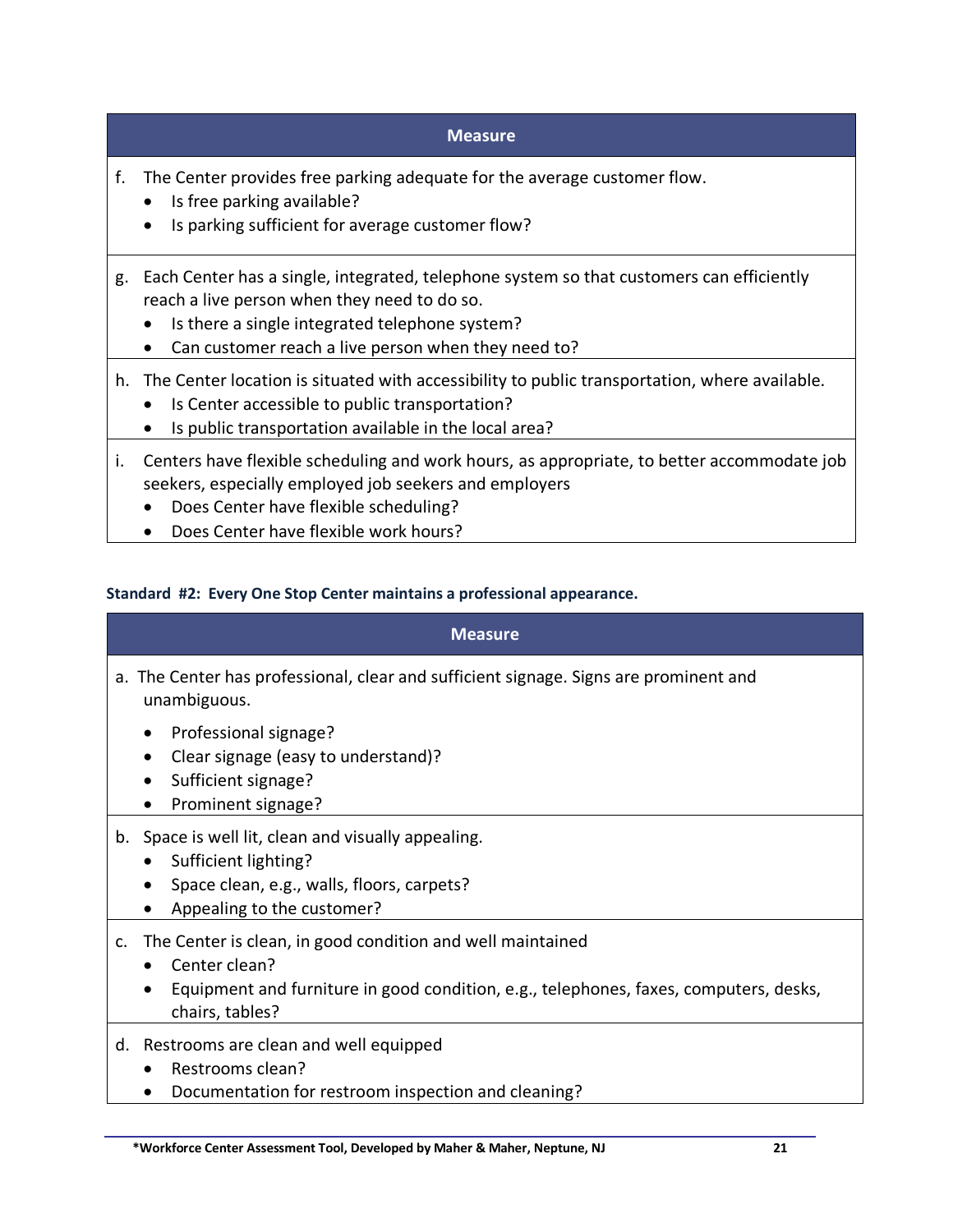- Adequate supplies in restrooms?
- e. The exterior is clean and well groomed.
	- Exterior (including parking lot) clean and free of trash?
	- Documentation for inspection and cleaning of the exterior?
	- Exterior and grounds well maintained?

## **Standard #3: Every One-Stop Career Center has access to sufficient space and capacity for key functions.**

- a. Group services. The Center has access to convenient areas for group meetings and services. Areas are equipped with moveable furniture and can accommodate group meetings that are appropriate to the volume of job seekers at the Center. • Access to convenient areas for group meetings? • Areas equipped with moveable furniture? • Can areas accommodate meetings of a size appropriate to the volume of job seekers at the Center? b. Classroom spaces. The Center has convenient access to classroom spaces so that workshops can be held. The classroom space has four walls and a door so that the group activity does not interfere with other activities going on in the adjacent areas. • Access to convenient classroom space for workshops? • Does classroom space have four walls and a door? • Suitable for workshops? c. Private discussion areas. There is at least one office space, with four floor-to-ceiling walls and a door that can be used for private conversation by staff or with job seekers. • At least one office space? • Four floor-to-ceiling walls and a door? • Suitable for a private conversation? d. Private discussion areas have glass panels to ensure safety. • Private discussion areas have glass panels? e. The Resource Room/Area has access to telephones, high-speed Internet access, printers, fax machines, copiers.
	- Does Resource Room/Area have telephones for customer use?
	- High-speed Internet access for customer use?
	- Printers for customer use?
	- Fax machines for customer use?
	- Copiers for customer use?